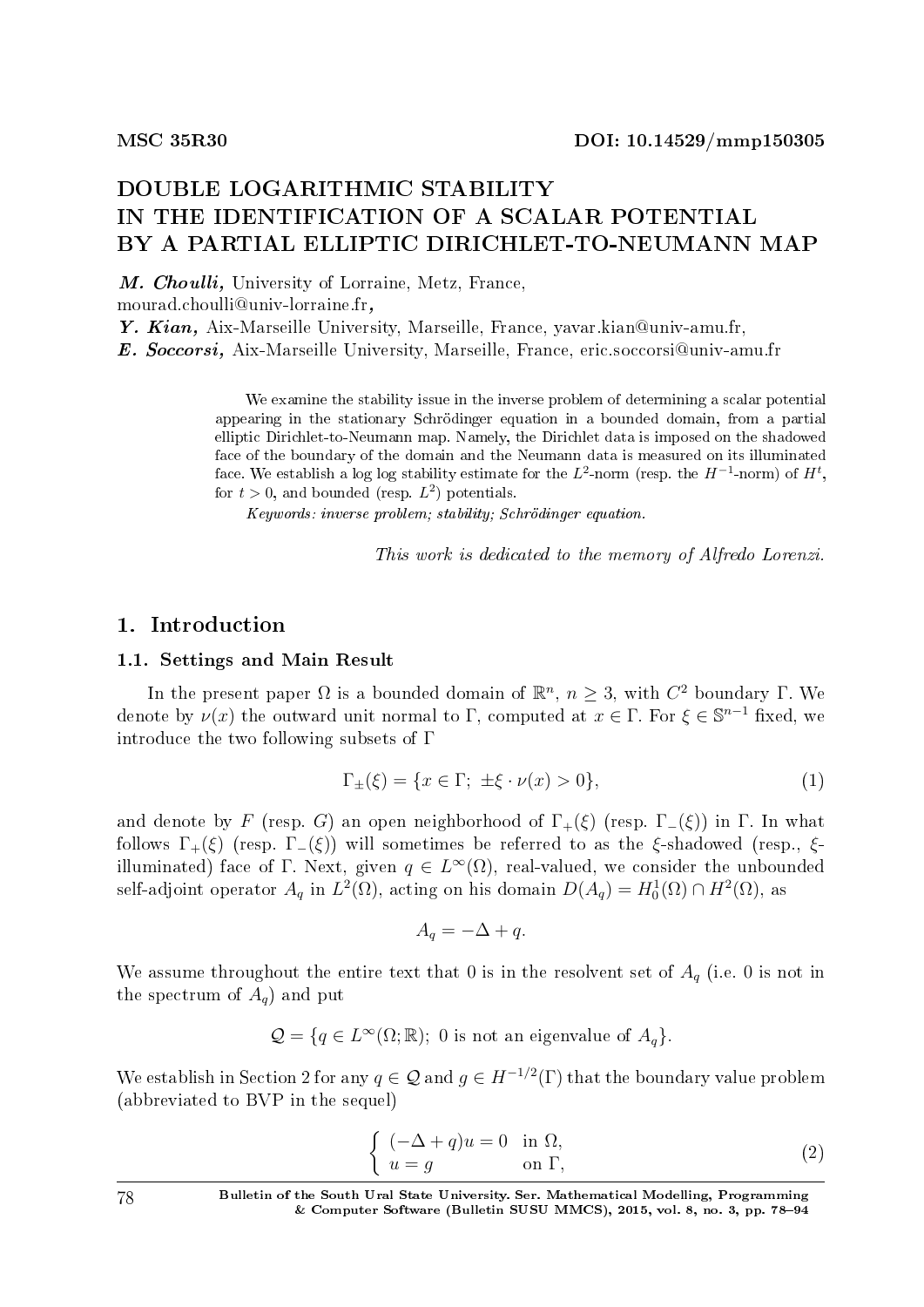admits a unique transposition solution  $u \in H_{\Delta}(\Omega) = \{w \in L^2(\Omega); \Delta w \in L^2(\Omega)\}\)$  and that the so-called Dirichlet-to-Neumann (DN in short) map

$$
\Lambda_q: g \mapsto \partial_\nu u \tag{3}
$$

is a bounded operator from  $H^{-1/2}(\Gamma)$  into  $H^{-3/2}(\Gamma)$ . For  $q_j \in \mathcal{Q}, j = 1, 2$ , we denote by  $u_j$  the solution to (2) where  $q_j$  is substituted for *q*. Since  $u = u_1 - u_2$  satisfies

$$
\begin{cases}\n(-\Delta + q_1)u = (q_2 - q_1)u_2 & \text{in } \Omega, \\
u = 0 & \text{on } \Gamma,\n\end{cases}
$$

and  $(q_2 - q_1)u_2 \in L^2(\Omega)$ , it holds true that  $u \in D(A_{q_1})$ . Therefore  $\partial_\nu u \in H^{1/2}(\Gamma)$  and

$$
\Lambda_{q_1,q_2} = \Lambda_{q_1} - \Lambda_{q_2} \in \mathscr{B}(H^{-1/2}(\Gamma), H^{1/2}(\Gamma)),
$$
\n(4)

hence the operator

$$
\widetilde{\Lambda}_{q_1,q_2} : g \in H^{-1/2}(\Gamma) \cap \mathscr{E}'(F) \to \Lambda_{q_1,q_2}(g)_{|G},\tag{5}
$$

is bounded from  $H^{-1/2}(\Gamma) \cap \mathscr{E}'(F)$ , endowed with the norm of  $H^{-1/2}(\Gamma)$ , into  $H^{1/2}(G)$ . We denote by  $\|\tilde{\Lambda}_{q_1,q_2}\|$  the norm of  $\tilde{\Lambda}_{q_1,q_2}$  in  $\mathscr{B}(H^{-1/2}(\Gamma) \cap \mathscr{E}'(F), H^{1/2}(G)).$ 

In the present paper we examine the stability issue in the inverse problem of determining the potential  $q \in \mathcal{Q}$  appearing in (2) from the knowledge of  $\Lambda_{q_0,q}$ , where *q*<sup>0</sup> is a priori known suitable potential of *Q*.

Upon denoting by  $B_X$  the unit ball of any Banach space  $X$ , we may now state the main result of this article as follows.

**Theorem 1.** For any  $\delta > 0$  and  $t > 0$  we may find two constants  $c > 0$  and  $\tilde{c} > 0$ , both of them depending only on *δ* and *t*, such that we have

$$
\|q_1 - q_2\|_{L^2(\Omega)} \le c \left( \|\widetilde{\Lambda}_{q_1, q_2}\| + \left| \ln \tilde{c} \left| \ln \|\widetilde{\Lambda}_{q_1, q_2}\| \right| \right|^{-t} \right),\tag{6}
$$

 $for any q_1, q_2 \in \mathcal{Q} \cap \delta B_{L^{\infty}(\Omega)}$  satisfying  $(q_2 - q_1)\chi_{\Omega} \in \delta B_{H^t(\mathbb{R}^n)}$ , and

$$
||q_1 - q_2||_{H^{-1}(\Omega)} \le c \left( ||\widetilde{\Lambda}_{q_1, q_2}|| + \left| \ln \tilde{c} \left| \ln \left| \widetilde{\Lambda}_{q_1, q_2}|| \right| \right|^{-1} \right), \tag{7}
$$

*for any*  $q_1, q_2 \in \mathcal{Q} \cap \delta B_{L^2(\Omega)}$ .

Let us now briefly comment on Theorem 1.

**Remark 1.** (a) We suppose in Theorem 1 that  $q_j$ ,  $j = 1, 2$ , are real-valued but it is not hard to see that the statement can be adapted at the expense of greater technical difficulties, to the case of complex-valued potentials. Nevertheless, for the sake of clarity, we shall restrict ourselves to real-valued potentials in the remaining part of this text.

(b) For  $s > n/2$  and  $\epsilon \in (0, s - n/2)$  we recall from the interpolation theorem [1, Theorem 12.4, page 73] that  $H^{n/2+\epsilon}(\Omega) = [H^s(\Omega), H^{-1}(\Omega)]_\theta$  with  $\theta = (s - (n/2 + \epsilon))/(s + 1)$ . Therefore we have

$$
||q_1 - q_2||_{L^{\infty}(\Omega)} \leq C(s)||q_1 - q_2||_{H^s(\Omega)}^{1-\theta} ||q_1 - q_2||_{H^{-1}(\Omega)}^{\theta} \leq C(s)\delta^{1-\theta} ||q_1 - q_2||_{H^{-1}(\Omega)}^{\theta},
$$

Вестник ЮУрГУ. Серия «Математическое моделирование и программирование≫ (Вестник ЮУрГУ ММП). 2015. Т. 8, № 3. C. 78–94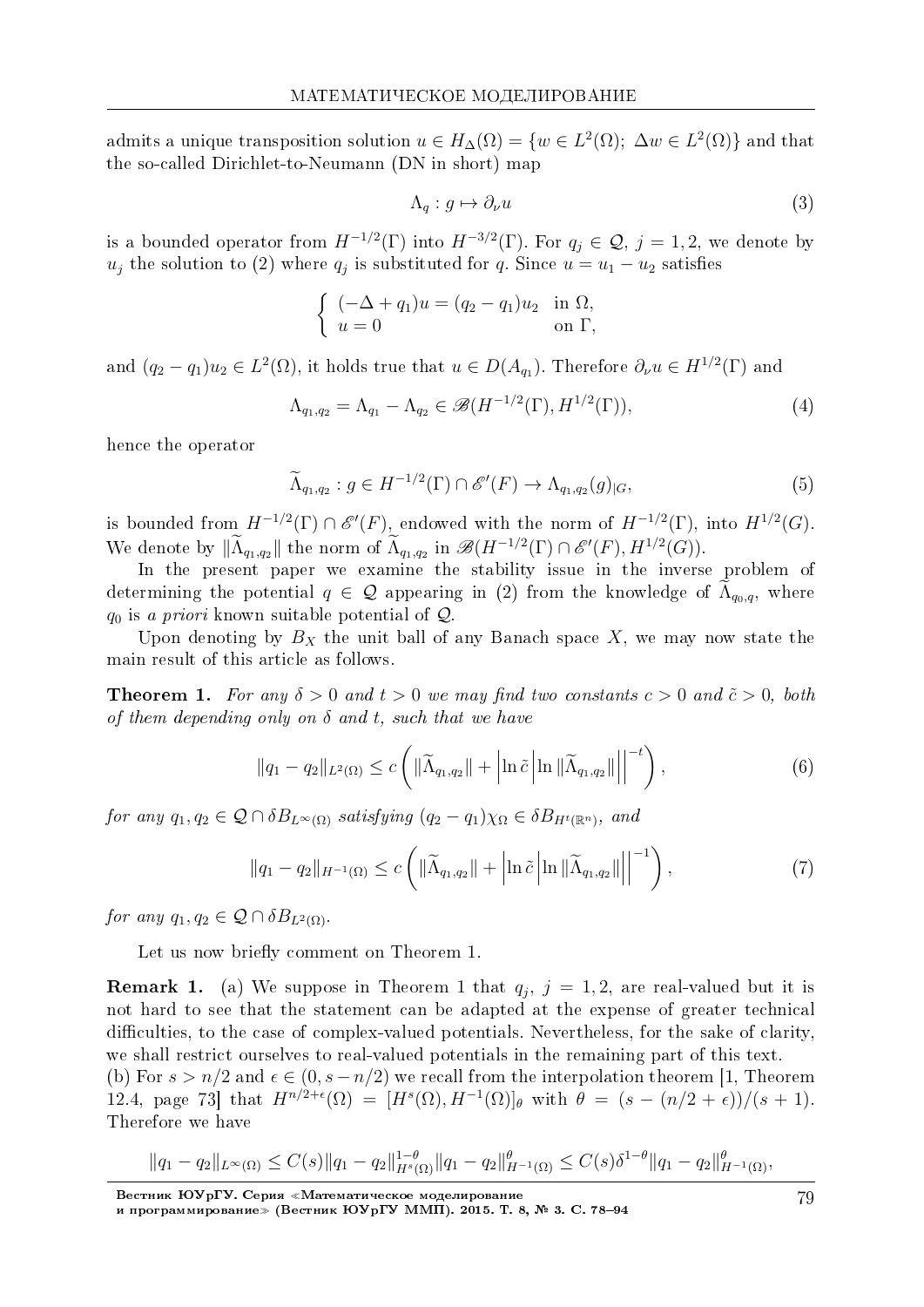for any  $q_1, q_2 \in \mathcal{Q}$  such that  $q_2 \in q_1 + \delta B_{H^s(\Omega)}$ , and some constant  $C(s) > 0$ , depending only on *s*. From this and (7) then follows that

$$
||q_1 - q_2||_{L^{\infty}(\Omega)} \leq c \left( ||\widetilde{\Lambda}_{q_1, q_2}|| + \left| \ln \tilde{c} \left| \ln ||\widetilde{\Lambda}_{q_1, q_2}|| \right| \right|^{-1} \right)^{\theta}.
$$
 (8)

(c) Fix  $t \in (0, +\infty)$ . Then, arguing as in the derivation of (8), we find two positive constants  $c$  and  $\tilde{c}$  such that the estimate

$$
\|q_1 - q_2\|_{L^2(\Omega)} \le c \left( \|\widetilde{\Lambda}_{q_1,q_2}\| + \left| \ln \tilde{c} \left| \ln \|\widetilde{\Lambda}_{q_1,q_2}\| \right| \right|^{-1} \right)^{\frac{t}{t+1}},
$$

holds uniformly in  $q_1, q_2 \in \mathcal{Q}$  obeying  $q_2 \in q_1 + \delta B_{H^t(\Omega)}$ . However in the particular case where  $\partial\Omega$  is  $C^{[t]+1}$ , we point out that the above estimate is weaker than (6).

#### 1.2. State of the Art and Comments

The celebrated inverse problem of determining *q* from the knowledge of  $\Lambda_q$  was first proposed (in a slightly different setting) by Calderón in [2]. The uniqueness issue was treated by Sylvester and Uhlmann in [3] and a log-type stability estimate was derived by Alessandrini in [4]. As shown by Mandache in [5], this log-type estimate is optimal.

All the above mentioned results were obtained with the full data, i.e. when measurements are performed on the whole boundary Γ. Taking the Neumann data on Γ*−*(*ξ*), while the Dirichlet data is imposed on the whole boundary Γ, Bukhgeim and Uhlmann proved in [6] that partial information of  $\Lambda_q$  still determines uniquely the potential. Their result was improved by Kenig, Sjostrand and Uhlmann in [7] by measuring the Dirichlet data on the shadowed face of Γ and the Neumann data on the illuminated one. Moreover a reconstruction result was derived by Nachman and Street in [8] from the same data as in [7].

Stability estimates with partial data go back to Heck and Wang's article [9], where the  $L^\infty(\Omega)$ -norm of  $q$  is log log stably recovered from  $\Lambda_q$  with partial Neumann data. The same type of estimate was derived in [10]. Both papers require that the Dirichlet data be known on the whole boundary. This constraint was weakened by Caro, Dos Santos Ferreira and Ruiz in [11]. These authors proved log-log stability of *q* with respect to a partial DN map associated with Dirichlet (resp. Neumann) data measured on a neighborhood of *∪<sup>ξ</sup>∈<sup>N</sup>* Γ*−*(*ξ*) (resp.  $\cup_{\xi \in N} \Gamma_+(\xi)$ ) where *N* in a subset of  $\mathbb{S}^{n-1}$ . Their result, which is similar to (6), is established for the *L<sup>p</sup>*-norm,  $p \in (1, +\infty)$ , of bounded and  $W^{\lambda, p}$ -potentials *q* with  $\lambda \in (0, 1/2)$ *p*]. Therefore (7) is valid for a wider class of allowable potentials than in [11].

The derivation of Theorem 1 relies on complex geometrical optics (CGO in short) solutions to (2) and the Carleman inequality established by Bukhgeim and Uhlmann in [6]. These are the two main ingredients of the analysis carried out in [9]. But in contrast to [9], we use here the above mentioned Carleman estimate to construct CGO solutions vanishing on a definite part of the boundary  $\Gamma$ .

Notice that usual stability estimates in the inverse problem of determining a potential from the full DN map are of log type, while they are of log log type for partial data. Indeed, it turns out that the low frequencies of the Fourier transform of the potential are bounded uniformly in all directions by the DN map, but that this is no longer the case with the partial data. This technical issue can be remedied by using the analytic properties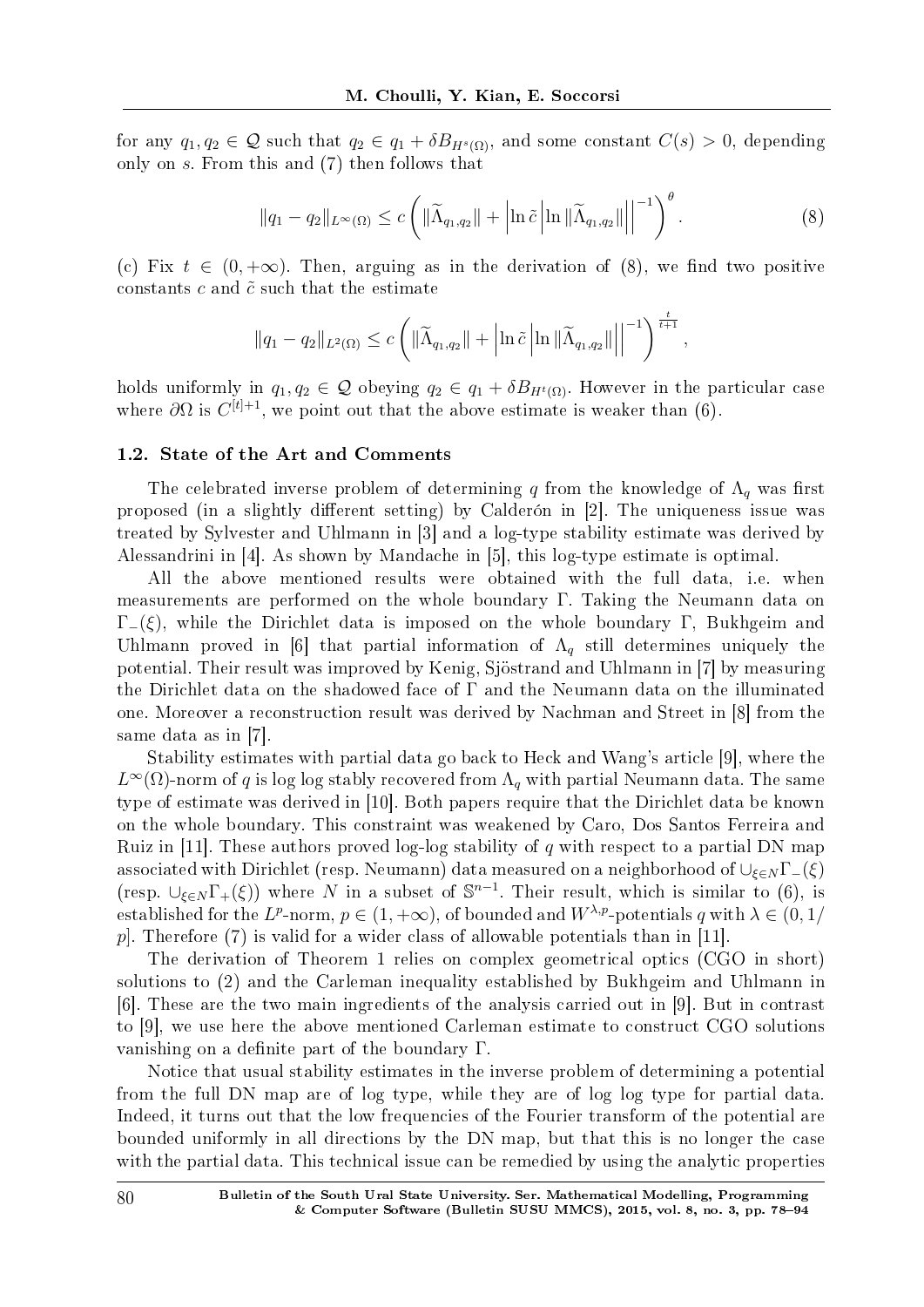of the Fourier transform. The additional log in the stability estimate for the potential may thus be seen as the price to pay for recovering this analytic function by its values in a subdomain, which is an ill-posed problem.

#### 1.3. Outline

The paper is organized as follows. In Sect. 2 we introduce the transposition solution associated with the BVP  $(2)$  and rigorously define the various DN maps required by the analysis of the inverse problem. Sect. 3 is devoted to building CGO solutions that vanish on some part of the boundary Γ. These functions are useful for the proof of Theorem 1, given in Sect. 4.

## 2. Transposition Solutions

In this section we define the transposition solution to the BVP associated with suitable data  $(f, g)$ ,

$$
\begin{cases}\n(-\Delta + q)u = f & \text{in } \Omega, \\
u = g & \text{on } \Gamma,\n\end{cases}
$$
\n(9)

which play a pivotal role in the analysis of the inverse problem carried out in this paper. To this purpose we start by recalling two useful results for the Hilbert space  $H_{\Delta}(\Omega)$  =  ${u \in L^2(\Omega)}$ ;  $\Delta u \in L^2(\Omega)$ } endowed with its natural norm

$$
||u||_{H_{\Delta}(\Omega)} = \left(||u||_{L^2(\Omega)}^2 + ||\Delta u||_{L^2(\Omega)}^2\right)^{1/2}.
$$

The first result is the following *trace theorem*, borrowed from  $[6, \text{Lemma } 1.1].$ 

**Lemma 1.** For  $j = 0, 1$ , the trace map

$$
t_j u = \partial_{\nu}^j u_{|\Gamma}, \ u \in \mathscr{D}(\overline{\Omega}),
$$

extends to a continuous operator, still denoted by  $t_j$ , from  $H_{\Delta}(\Omega)$  into  $H^{-j-1/2}(\Gamma)$ . Namely, there exists  $c_j > 0$ , such that the estimate

$$
||t_j u||_{H^{-j-1/2}(\Gamma)} \leq c_j ||u||_{H_{\Delta}(\Omega)},
$$

*holds for every*  $u \in H_{\Delta}(\Omega)$ .

Let us denote by  $\langle \cdot, \cdot \rangle_{j+1/2}, j = 0, 1$ , the duality pairing between  $H^{j+1/2}(\Gamma)$  and  $H^{-j-1/2}(\Gamma)$ , where the second argument is conjugated. Then we have the following generalized Green formula, which can be found in [6, Corollary 1.2].

**Lemma 2.** Let *q* be in  $L^{\infty}(\Omega)$ . Then, for any  $u \in H_{\Delta}(\Omega)$  and  $v \in H^2(\Omega)$ , we have

$$
\int_{\Omega} (\Delta - q)u\overline{v}dx = \int_{\Omega} u(\overline{\Delta - q)v}dx + \langle t_1u, t_0v \rangle_{3/2} - \langle t_0u, t_1v \rangle_{1/2}.
$$

Let  $q \in \mathcal{Q}$ . By the usual  $H^2$ -regularity property for elliptic BVPs (see e.g. [1, Theorem 5.4, page 165]), we know that for each  $f \in L^2(\Omega)$  and  $g \in H^{3/2}(\Gamma)$ , there exists a unique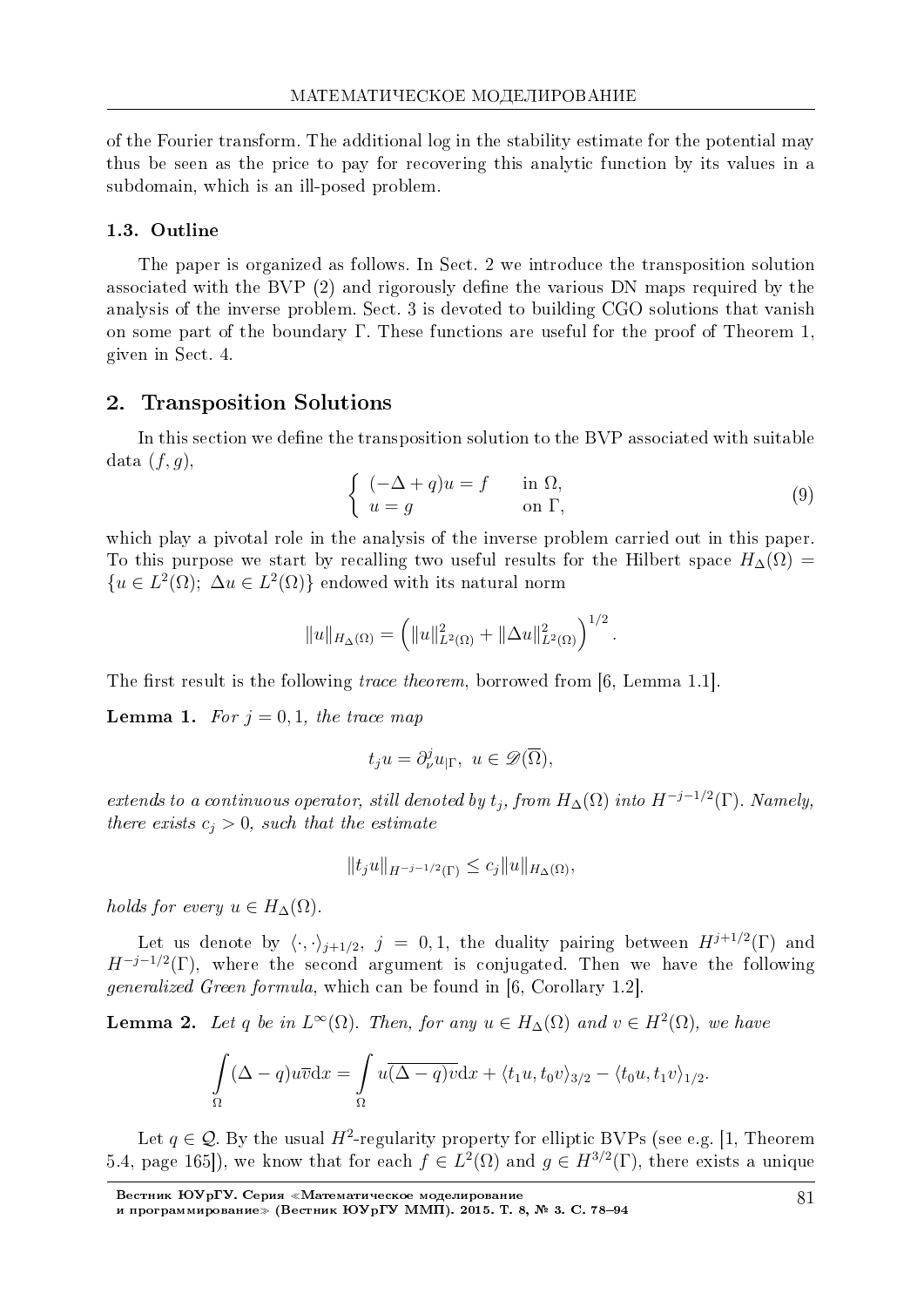solution  $\mathcal{S}_q(f,g)\in H^2(\Omega)$  to (9). Moreover the linear operator  $\mathcal{S}_q$  is bounded from  $L^2(\Omega)\times$  $H^{3/2}(\Gamma)$  into  $H^2(\Omega)$ , i.e. there exists a constant  $C > 0$  such that we have

$$
\|\mathcal{S}_q(f,g)\|_{H^2(\Omega)} \le C \left( \|f\|_{L^2(\Omega)} + \|g\|_{H^{3/2}(\Gamma)} \right). \tag{10}
$$

For further reference we put  $\mathcal{S}_{q,0}(f) = \mathcal{S}_q(f,0)$  and  $\mathcal{S}_{q,1}(g) = \mathcal{S}_q(0,g)$ , so we have  $\mathcal{S}_q(f,g) =$  $\mathcal{S}_{q,0}(f) + \mathcal{S}_{q,1}(g)$  from the linearity of  $\mathcal{S}_{q}$ .

Next, applying Lemma 2, we get for all  $(f, g) \in L^2(\Omega) \times H^{3/2}(\Gamma)$  and  $v \in \mathcal{H}$  $H_0^1(\Omega) \cap H^2(\Omega)$  that

$$
-\int_{\Gamma} g \partial_{\nu} \overline{v} d\sigma(x) + \int_{\Omega} f \overline{v} dx = \int_{\Omega} u \overline{(-\Delta + q)v} dx, \ u = \mathcal{S}_q(f, g). \tag{11}
$$

In view of the left hand side of (11) we introduce the following continuous anti-linear form on *H*

$$
\ell(v) = -\int_{\Gamma} g \partial_{\nu} \overline{v} d\sigma(x) + \int_{\Omega} f \overline{v} dx, \ v \in \mathcal{H}.
$$
 (12)

In light of (10), the operator  $L = \ell \circ S_{q,0}$  is bounded in  $L^2(\Omega)$ . Further, with reference to (12), we generalize the definition of the anti-linear form  $\ell$  to  $(f, g) \in \mathcal{H}^* \times H^{-1/2}(\Gamma)$ , upon setting

$$
\ell(v) = -\langle g, \partial_\nu v \rangle_{1/2} + \langle f, v \rangle, \ v \in \mathcal{H},
$$

where  $\langle \cdot, \cdot \rangle$  denotes the duality pairing between H and  $\mathcal{H}^*$ , conjugate linear in its second argument. For any  $h \in L^2(\Omega)$ ,  $L(h) = \ell(\mathcal{S}_{q,0}(h))$  satisfies

$$
|L(h)| \le ||g||_{H^{-1/2}(\Gamma)} ||\partial_{\nu} S_{q,0}(h)||_{H^{1/2}(\Gamma)} + ||f||_{\mathcal{H}^*} ||S_{q,0}(h)||_{\mathcal{H}} \le C \left( ||g||_{H^{-1/2}(\Gamma)} + ||f||_{\mathcal{H}^*} \right) ||h||_{L^2(\Omega)},
$$
\n(13)

according to (10). Hence *L* is a continuous anti-linear form on  $L^2(\Omega)$ . By Riesz representation theorem, there is a unique vector  $\mathcal{S}_q^t(f,g) \in L^2(\Omega)$  such that we have

$$
-\langle g, \partial_{\nu} S_{q,0}(h) \rangle_{1/2} + \langle f, S_{q,0}(h) \rangle = \int_{\Omega} S_q^t(f,g) \overline{h} \, dx, \ h \in L^2(\Omega).
$$

Bearing in mind that  $A_q$  is boundedly invertible in  $L^2(\Omega)$  (since 0 is in the resolvent set of  $A_q$ ) and that  $S_{q,0} = A_q^{-1}$ , we obtain upon taking  $h = A_q v$  in above identity, where *v* is arbitrary in *H*, that

$$
-\langle g, \partial_{\nu} v \rangle_{1/2} + \langle f, v \rangle = \int_{\Omega} \mathcal{S}_q^t(f, g) \overline{(-\Delta + q) v} \, dx, \ v \in \mathcal{H}.
$$
 (14)

Moreover (13) entails

$$
\|\mathcal{S}_q^t(f,g)\|_{L^2(\Omega)} \le C \left( \|g\|_{H^{-1/2}(\Gamma)} + \|f\|_{\mathcal{H}^*} \right). \tag{15}
$$

For each  $(f,g) \in H^* \times H^{-1/2}(\Gamma)$ ,  $\mathcal{S}_q^t(f,g)$  will be referred to as the *transposition solution* to the BVP (9). As a matter of fact we deduce from (14) that

$$
(-\Delta + q)\mathcal{S}_q^t(f, g) = f
$$
 in the distributional sense in  $\Omega$ . (16)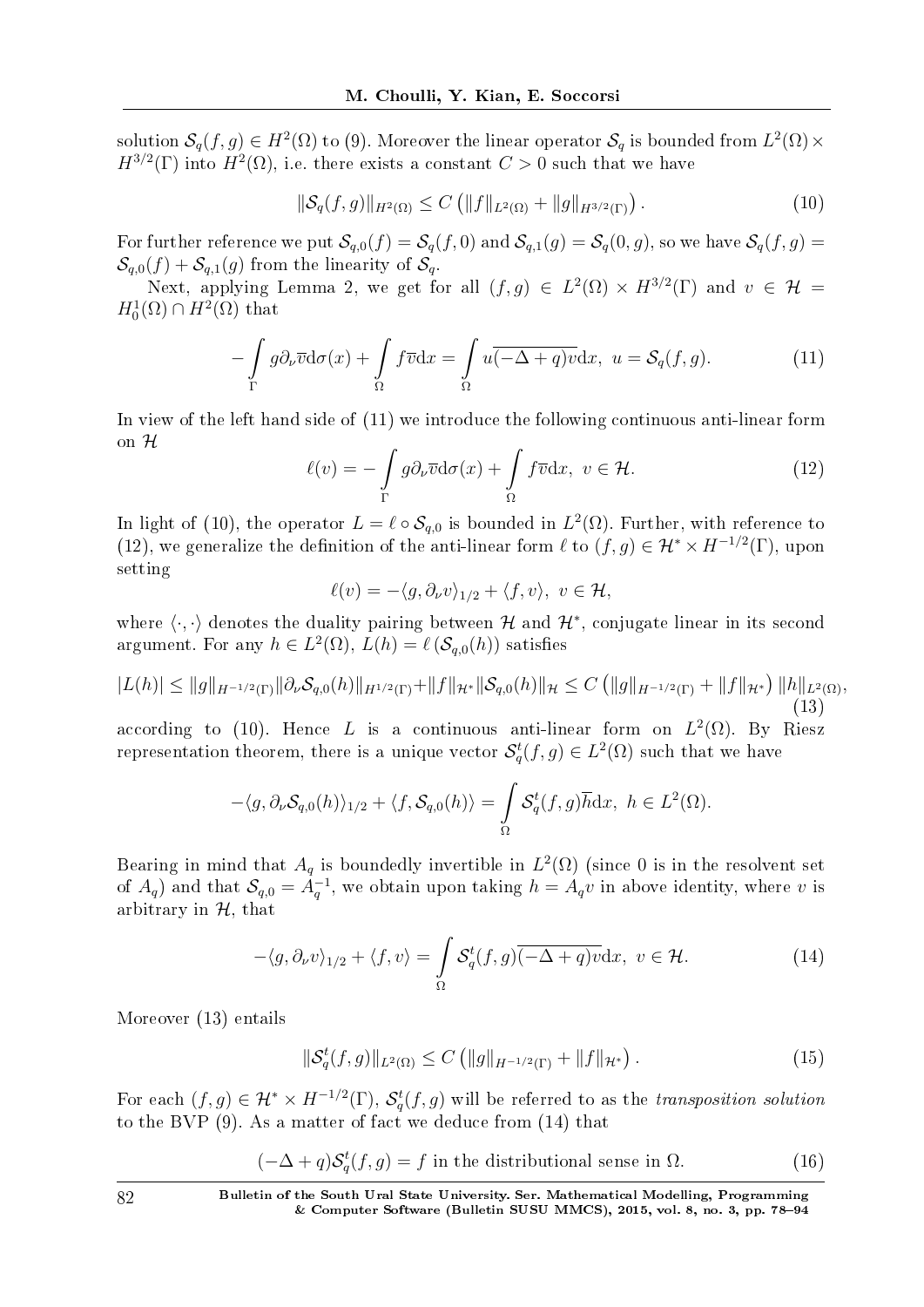Let us establish now that the transposition solution  $\mathcal{S}_q^t(f,g)$  coincides with the classical *H*<sup>2</sup>( $\Omega$ )-solution *S*<sub>*q*</sub>(*f, g*) to (9) in the particular case where  $(f, g) \in L^2(\Omega) \times H^{3/2}(\Gamma)$ .

**Proposition 1.** For any  $(f, g) \in L^2(\Omega) \times H^{3/2}(\Gamma)$  we have  $\mathcal{S}_q^t(f, g) = \mathcal{S}_q(f, g)$ .

*Proof.* Put  $u = \mathcal{S}_q^t(f, g)$ . We have  $u \in H_{\Delta}(\Omega)$  directly from (16) hence  $t_0 u \in H^{-1/2}(\Gamma)$ . Further, given  $\varphi \in H^{1/2}(\Gamma)$ , we may find  $v \in \mathcal{H}$  such that  $t_1v = \varphi$  by the usual extension theorem (see e.g. [1, Theorem 8.3, p. 39]). Applying Lemma 2 for such a test function *v*, we find that

$$
\int_{\Omega} f \overline{v} \, dx = \int_{\Omega} (-\Delta + q) u \overline{v} \, dx = \int_{\Omega} u \overline{(-\Delta + q) v} \, dx + \langle t_0 u, \varphi \rangle_{1/2}.
$$

From this and (14), it then follows that ∫ Ω  $f\overline{v}dx = \int$ Ω  $f\overline{v}dx - \langle g, \varphi \rangle_{1/2} + \langle t_0u, t_1v \rangle_{1/2}$ , which entails

$$
\langle g - t_0 u, \varphi \rangle_{1/2} = 0.
$$

Since the above identity holds for any  $\varphi \in H^{1/2}(\Gamma)$  we obtain that  $t_0u = g$  and hence  $u = g$  on  $\Gamma$ . This yields the desired result.

For 
$$
g \in H^{-1/2}(\Gamma)
$$
 we put  $\mathcal{S}_{q,1}^t(g) = \mathcal{S}_q^t(0,g)$ . We have  $\mathcal{S}_{q,1}^t(g) \in H_{\Delta}(\Omega)$  by (16), with  $\mathcal{S}_{q,1}^t(g) \parallel_{H_{\Delta}(\Omega)} \leq C \left(1 + \|q\|_{L^{\infty}(\Omega)}\right) \|g\|_{H^{-1/2}(\Gamma)},$ 

from (15). Hence  $\mathcal{S}_{q,1}^t \in \mathscr{B}(H^{-1/2}(\Gamma), H_{\Delta}(\Omega))$  so we get

$$
\Lambda_q = t_1 \circ \mathcal{S}_{q,1}^t \in \mathscr{B}(H^{-1/2}(\Gamma), H^{-3/2}(\Gamma)),
$$

with the aid of Lemma 1.

Finally we have  $\mathcal{S}_q^t(f,g) = \mathcal{S}_q^t(f,0) + \mathcal{S}_q^t(0,g)$ , by linearity of  $\mathcal{S}_q^t$ . Put  $\mathcal{S}_{q,0}^t(f) = \mathcal{S}_q^t(f,0)$ and  $\mathcal{S}_{q,1}^t(g) = \mathcal{S}_q^t(0,g)$ . Since  $\mathcal{S}_{q,0}^t \in \mathscr{B}(\mathcal{H}^*, H_\Delta(\Omega))$  and  $\mathcal{S}_{q,1}^t \in \mathscr{B}(H^{-1/2}(\Gamma), H_\Delta(\Omega))$ , it follows from Lemma 1 that

$$
\Lambda_q = t_1 \circ \mathcal{S}_{q,1}^t \in \mathscr{B}(H^{-1/2}(\Gamma), H^{-3/2}(\Gamma)).
$$
  
Further, as 
$$
\mathcal{S}_{q,1}^t(g) = \mathcal{S}_{0,1}^t(g) + \mathcal{S}_{q,0}(f)
$$
, with  $f = -q\mathcal{S}_{0,1}^t(g)$ , we get that  

$$
\Lambda_q = \Lambda_0 + R_q,
$$

where the operator*R<sup>q</sup>*

$$
R_q: g \mapsto t_1 \mathcal{S}_{q,0} \left(-q\mathcal{S}_{0,1}^t(g)\right) \in H^{1/2}(\Gamma),
$$

is bounded from  $H^{-1/2}(\Gamma)$  into  $H^{1/2}(\Gamma)$ .

**Remark 2.** Let us denote by  $\Sigma_q$  the (continuous) DN map

$$
\Sigma_q: g \in H^{3/2}(\Gamma) \mapsto t_1 \mathcal{S}_{q,1}(g) \in H^{1/2}(\Gamma).
$$

Then, since *q* is real-valued, we get from the Green formula that

$$
\int_{\Gamma} g \overline{\Sigma_q(h)} d\sigma(x) = \int_{\Gamma} \Sigma_q(g) \overline{h} d\sigma(x), \ g, h \in H^{3/2}(\Gamma),
$$

which entails that  $(\Sigma_q^*)_{|H^{3/2}(\Gamma)} = \Sigma_q$ . On the other hand, we deduce from Lemma 2 that  $\Sigma_q^* = \Lambda_q$ .

Вестник ЮУрГУ. Серия «Математическое моделирование и программирование≫ (Вестник ЮУрГУ ММП). 2015. Т. 8, № 3. C. 78–94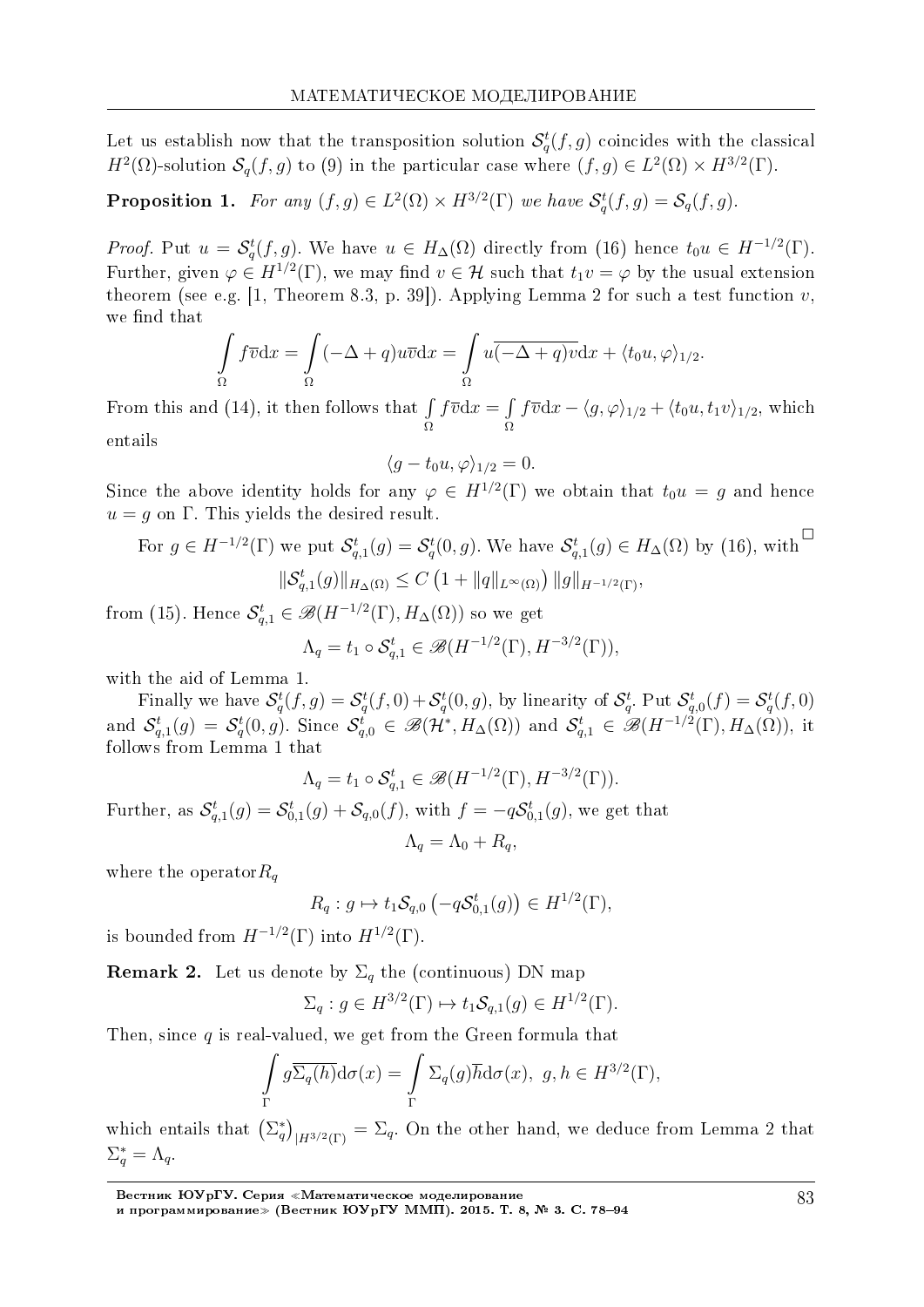## 3. CGO Solutions Vanishing on Some Part of the Boundary

In this section we build CGO solutions to the Laplace equation appearing in (2), that vanish on a prescribed part of the boundary Γ. This is by means of a suitable Carleman estimate borrowed from [6]. The corresponding result is as follows.

**Proposition 2.** For  $\delta > 0$  fixed, let  $q \in \delta B_{L^{\infty}(\Omega)}$ . Let  $\zeta, \eta \in \mathbb{S}^{n-1}$  satisfy  $\zeta \cdot \eta = 0$ and fix  $\epsilon > 0$  so small that  $\Gamma_{-}^{\epsilon} = \Gamma_{-}^{\epsilon}(\zeta) = \{x \in \Gamma; \ \zeta \cdot \nu(x) < -\epsilon\} \neq \emptyset$ . Then there exists  $\tau_0 = \tau_0(\delta) > 0$ , such that for any  $\tau \geq \tau_0$  we may find  $\psi \in L^2(\Omega)$  obeying  $\|\psi\|_{L^2(\Omega)} \leq C\tau^{-1/2}$ for some constant  $C > 0$  depending only on  $\delta$ ,  $\Omega$  and  $\epsilon$ , and such that the function  $u = e^{\tau(\zeta + i\eta) \cdot x} (1 + \psi) \in H_{\Delta}(\Omega)$  is solution to the BVP

$$
\begin{cases}\n(-\Delta + q)u = 0 & \text{in } \Omega, \\
u = 0 & \text{on } \Gamma_{-}^{\epsilon}.\n\end{cases}
$$

Proof. The proof is made of three steps.

Step 1: A Carleman estimate. For notational simplicity we write  $\Gamma_{\pm}$  instead of  $\Gamma_{\pm}(\zeta)$ , which is defined in (1), and recall from [6] that we may find two constants  $\tau_0 = \tau_0(\delta) > 0$ and  $C = C(\delta) > 0$  such the estimate

$$
C\tau^2 \int_{\Omega} e^{-2\tau x \cdot \zeta} |v|^2 dx + \tau \int_{\Gamma_+} |\zeta \cdot \nu(x)| e^{-2\tau x \cdot \zeta} |\partial_{\nu} v|^2 d\sigma(x) \le
$$
  

$$
\leq \int_{\Omega} e^{-2\tau x \cdot \zeta} |(\Delta - q)v|^2 dx + \tau \int_{\Gamma_-} |\zeta \cdot \nu(x)| e^{-2\tau x \cdot \zeta} |\partial_{\nu} v|^2 d\sigma(x),
$$

holds for all  $\tau \geq \tau_0$  and  $v \in \mathcal{H}$ . Since  $\Gamma_{\pm}(-\zeta) = \Gamma_{\mp}(\zeta)$ , the above inequality may be equivalently rewritten as

$$
C\tau^2 \int_{\Omega} e^{2\tau x \cdot \zeta} |v|^2 dx + \tau \int_{\Gamma_{-}} |\zeta \cdot \nu(x)| e^{2\tau x \cdot \zeta} |\partial_{\nu} v|^2 d\sigma(x) \leq
$$
  

$$
\leq \int_{\Omega} e^{2\tau x \cdot \zeta} |(\Delta - q)v|^2 dx + \tau \int_{\Gamma_{+}} |\zeta \cdot \nu(x)| e^{2\tau x \cdot \zeta} |\partial_{\nu} v|^2 d\sigma(x), \ v \in \mathcal{H}, \ \tau \geq \tau_0.
$$
  
(17)

In view of more compact reformulation of (17) we introduce for each real number *τ* the two following scalar products:

$$
(u,v)_{\tau} = \int_{\Omega} e^{2\tau x \cdot \zeta} u \overline{v} \mathrm{d}x \text{ in } L^2(\Omega),
$$

and

$$
\langle \phi, \psi \rangle_{\tau, \mu, \pm} = \int_{\Gamma_{\pm}} \mu(x) e^{2\tau x \cdot \zeta} \phi \overline{\psi} d\sigma(x), \text{ where } \mu(x) = |\zeta \cdot \nu(x)|, \text{ in } L^{2}(\Gamma_{\pm}).
$$

We denote by  $L^2(\Omega)$  (resp.,  $L^2(\Gamma_{\pm})$ ) the space  $L^2(\Omega)$  (resp.,  $L^2(\Gamma_{\pm})$ ) endowed with the norm  $\|\cdot\|_{\tau}$  (resp.  $\|\cdot\|_{\tau,\mu,\pm}$ ) generated by the scalar product  $(\cdot,\cdot)_{\tau}$  (resp.,  $\langle\cdot,\cdot\rangle_{\tau,\mu,\pm}$ ). With these notations, the estimate (17) simply reads

$$
C\tau^{2}||v||_{\tau}^{2} + \tau ||\partial_{\nu}v||_{\tau,\mu,-}^{2} \le ||(\Delta - q)v||_{\tau}^{2} + \tau ||\partial_{\nu}v||_{\tau,\mu,+}^{2}, \quad v \in \mathcal{H}, \quad \tau \ge \tau_{0}.
$$
 (18)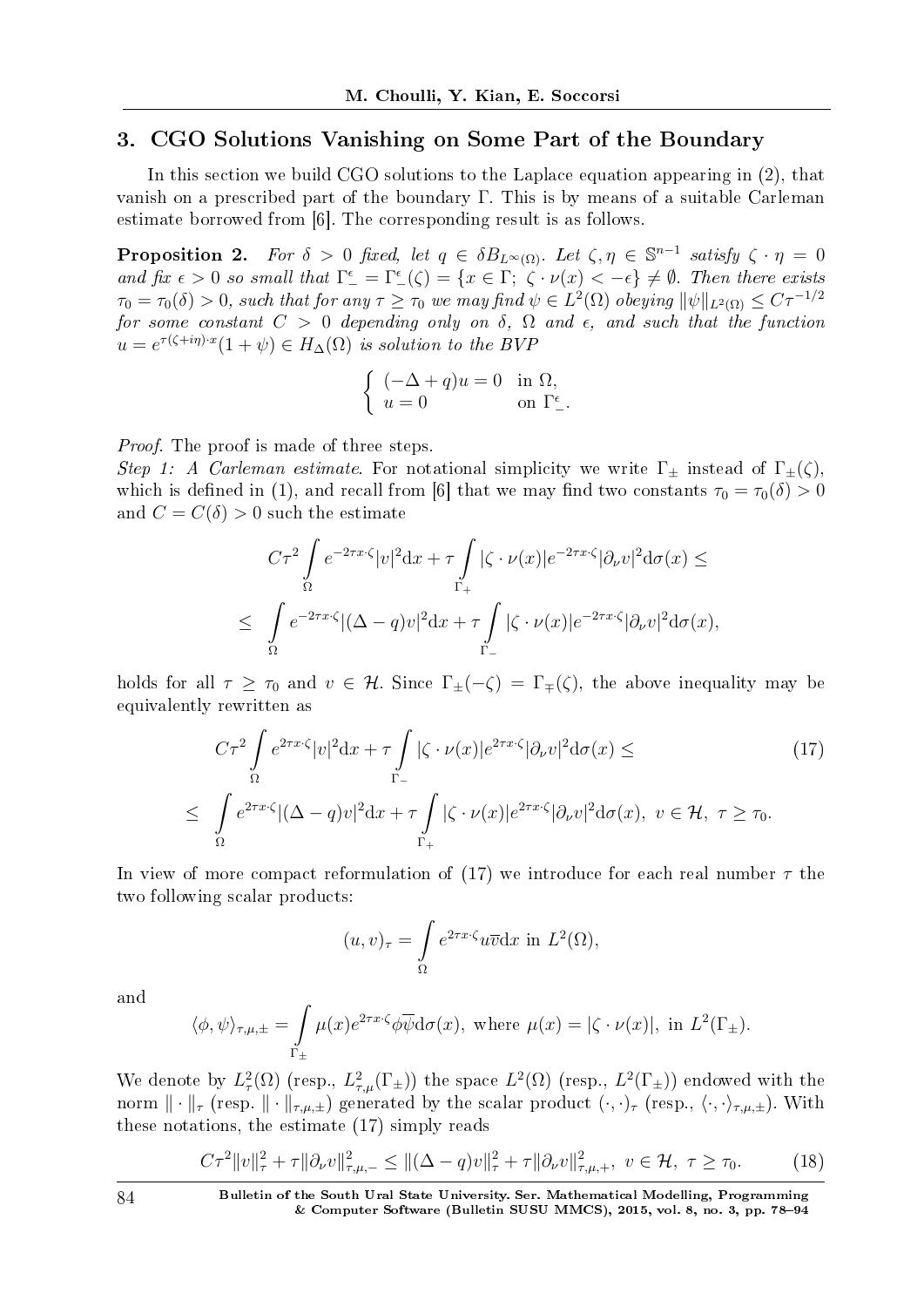Step 2: Building suitable transposition solutions. Let us identify  $L_0^2(\Omega) = L^2(\Omega)$  (resp.,  $L^2_{0,1}(\Gamma_{\pm}) = L^2(\Gamma_{\pm})$  with its dual space, so the space dual to  $L^2_{\tau}(\Omega)$  (resp.,  $L^2_{\tau,\mu}(\Gamma_{\pm})$ ) can be identified with  $L^2_{-\tau}(\Omega)$  (resp.  $L^2_{-\tau,\mu^{-1}}(\Gamma_{\pm})$ ). Next we consider the operator

$$
P: v \in \mathcal{H} \mapsto ((\Delta - q)v, \partial_{\nu}v_{|\Gamma_{+}}) \in L^{2}_{\tau}(\Omega) \times L^{2}_{\tau,\mu}(\Gamma_{+}),
$$
\n(19)

which is injective by (17). Therefore, for each  $(f, g) \in L^2_{-\tau}(\Omega) \times L^2_{-\tau,\mu^{-1}}(\Gamma_{-})$ , the following anti-linear form

$$
\ell(w_1, w_2) = (f, v) + \langle g, \partial_\nu v \rangle_-, \ (w_1, w_2) = Pv, \ v \in \mathcal{H}, \tag{20}
$$

where  $(\cdot, \cdot)$  (resp.,  $\langle \cdot, \cdot \rangle_{\pm}$ ) denotes the usual scalar product in  $L^2(\Omega)$  (resp.,  $L^2(\Gamma_{\pm})$ ), is well defined on Ran(P). Moreover it holds true for every  $(w_1, w_2) = Pv$ , where *v* is arbitrary in *H*, that

$$
|\ell(w_1, w_2)| \leq \|f\|_{-\tau} \|v\|_{\tau} + \|g\|_{-\tau, \mu^{-1}, -} \|\partial_{\nu} v\|_{\tau, \mu, -}
$$
  
 
$$
\leq (\tau^{-1} \|f\|_{-\tau} + \tau^{-1/2} \|g\|_{-\tau, \mu^{-1}, -}) (\tau^2 \|v\|_{\tau}^2 + \tau \|\partial_{\nu} v\|_{\tau, \mu, -})^{1/2}.
$$
 (21)

Thus, upon equipping the space  $L^2(\Omega) \times L^2_{\tau,\mu}(\Gamma_+)$  with the norm  $\|\|(w_1,w_2)\|\|_{\tau} =$  $\left(\|w_1\|_{\tau}^2 + \tau \|w_2\|_{\tau,\mu,+}^2\right)^{1/2}$ , we derive from (18) and (21) that

$$
|\ell(w_1, w_2)| \leq C \left( \tau^{-1} \|f\|_{-\tau} + \tau^{-1/2} \|g\|_{-\tau, \mu^{-1}, -} \right) \left( \|(\Delta - q)v\|_{\tau}^2 + \tau \|\partial_{\nu}v\|_{\tau, \mu, +}^2 \right)^{1/2} \leq C \left( \tau^{-1} \|f\|_{-\tau} + \tau^{-1/2} \|g\|_{-\tau, \mu^{-1}, -} \right) \|\|Pv\|_{\tau},
$$

for some constant  $C > 0$  depending only on  $\delta$ . As a consequence we have

$$
|\ell(w_1, w_2)| \le C \left( \tau^{-1} \|f\|_{-\tau} + \tau^{-1/2} \|g\|_{-\tau, \mu^{-1}, -} \right) \left| \| (w_1, w_2) \| \right|_{\tau}, \ (w_1, w_2) \in \text{Ran}(P). \tag{22}
$$

Let us identify the dual space of  $L^2_\tau(\Omega) \times L^2_{\tau,\mu}(\Gamma_+)$  with  $L^2_{-\tau}(\Omega) \times L^2_{-\tau,\mu^{-1}}(\Gamma_+)$  endowed with the norm  $\|\|(w_1, w_2)\|\|_{-\tau} = (\|w_1\|_{-\tau}^2 + \tau^{-1} \|w_2\|_{-\tau,\mu-1,+}^2)^{1/2}$ . Thus, with reference to  $(19)-(20)$ , we deduce from  $(22)$ , upon applying Hahn-Banach extension theorem, that there exists  $(v_1, v_2) \in L^2_{-\tau}(\Omega) \times L^2_{-\tau, \mu^{-1}}(\Gamma_+)$  obeying

$$
\|[(v_1, v_2)\||_{-\tau} \le C\left(\tau^{-1} \|f\|_{-\tau} + \tau^{-1/2} \|g\|_{-\tau, \mu^{-1}, -}\right),\tag{23}
$$

where  $C > 0$  is the same as in the right hand side of  $(22)$ , such that we have

$$
(v_1, (\Delta - q)v) + \langle v_2, \partial_\nu v \rangle_+ = (f, v) + \langle g, \partial_\nu v \rangle_-, v \in \mathcal{H}.
$$

Bearing in mind that  $f \in H^*$  and  $g\chi_{\Gamma_+} - v_2\chi_{\Gamma_+} \in H^{-1/2}(\Gamma)$ , where  $\chi_{\Gamma_\pm}$  is the characteristic function of  $\Gamma_{\pm}$  in  $\Gamma$ , the above identity reads

$$
\langle (-f), v \rangle - \langle g \chi_{\Gamma_{-}} - v_2 \chi_{\Gamma_{+}}, \partial_{\nu} v \rangle_{1/2} = \int_{\Omega} v_1 \overline{(-\Delta + q) v} \, dx, \ v \in \mathcal{H}.
$$

Therefore, by  $(14)$ ,  $v_1$  is the transposition solution to the following IBVP:

$$
\begin{cases}\n(-\Delta + q)v_1 = -f & \text{in } \Omega, \\
v_1 = g\chi_{\Gamma_+} - v_2\chi_{\Gamma_+} & \text{on } \Gamma.\n\end{cases}
$$
\n(24)

85

Вестник ЮУрГУ. Серия «Математическое моделирование

и программирование≫ (Вестник ЮУрГУ ММП). 2015. Т. 8, № 3. C. 78–94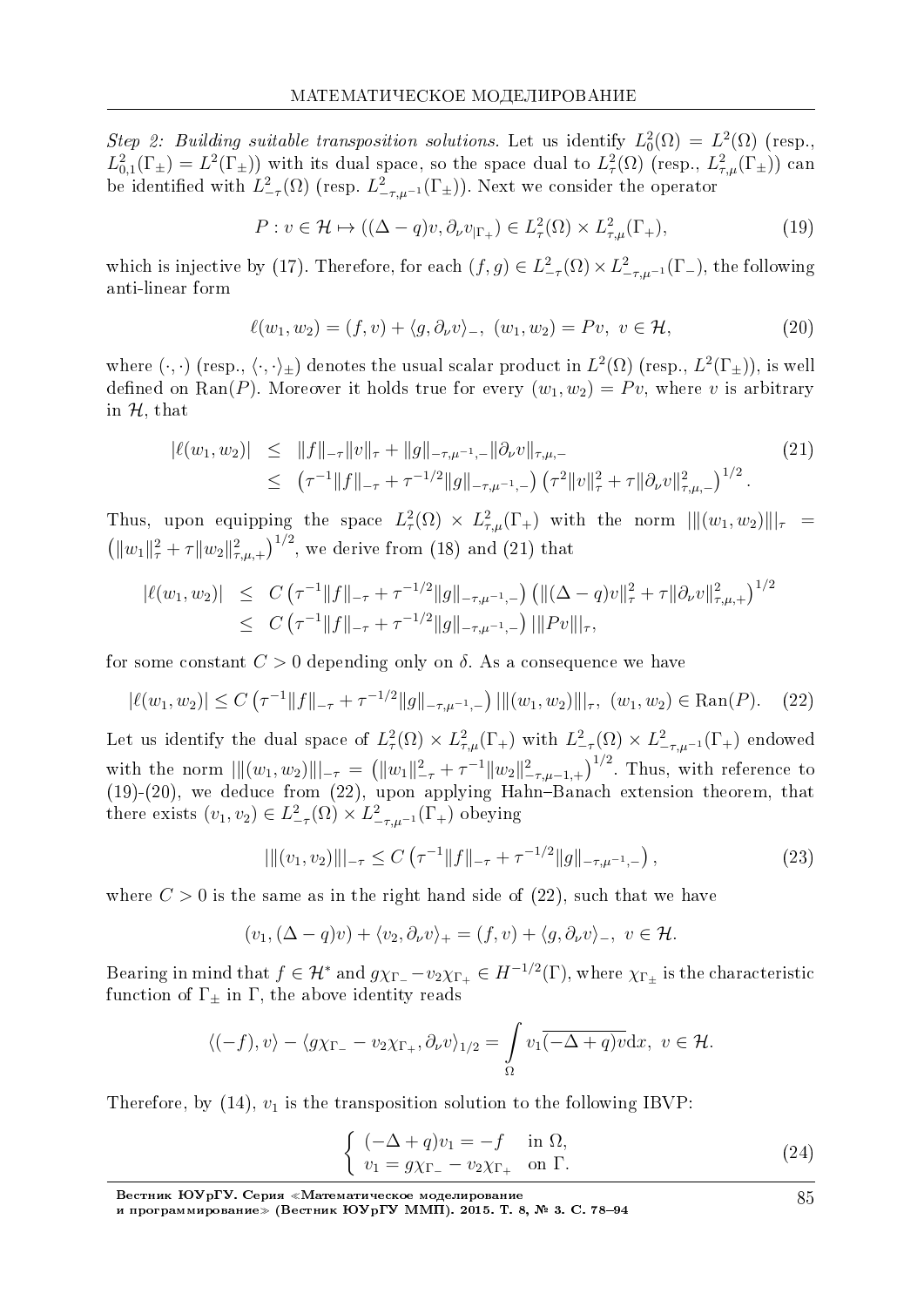Step 3: End of the proof. Set  $\rho = \tau(\zeta + i\eta)$ . The last step of the proof involves picking  $\varphi \in \mathscr{D}(\mathbb{R}^n; [0, 1])$  such that  $\varphi(x) = 1$  for  $x \in \overline{\Gamma_{-}^{\epsilon}}$  and supp $(\varphi) \cap \Gamma \subset \Gamma_{-}^{\epsilon/2}$ , and considering the transposition solution  $v_1$  to the BVP (24) associated with  $f = q e^{\rho \cdot x}$  and  $g = -\varphi e^{\rho \cdot x}$ . Thus, putting  $\psi = e^{-\rho \cdot x} v_1$ , we derive from (23) that

$$
\|\psi\|_{0} = \|v_{1}\|_{-\tau} \leq C \left(\tau^{-1} \|qe^{\rho \cdot x}\|_{-\tau} + \tau^{-1/2} \|\varphi e^{\rho \cdot x}\|_{-\tau, \mu^{-1}, -}\right)
$$
  

$$
\leq C\tau^{-1/2} \left(\delta \tau_{0} \delta^{-1/2} + \frac{2|\Gamma_{-}|}{\epsilon}\right),
$$

where *|*Γ*−|* denotes the (*n −* 1)-dimensional Lebesgue-measure of Γ*−*. Further, bearing in mind that  $\rho \cdot \rho = 0$ , it is easy to check that  $u = e^{\rho \cdot x} (1 + \psi) \in H_{\Delta}(\Omega)$  satisfies  $(-\Delta + q)u = 0$ in  $\Omega$ . Finally, since  $v_1 = g$  on  $\Gamma$ <sub>−</sub> by (24), we obtain that  $\psi = -\varphi = -1$  and consequently that  $u = 0$  on  $\Gamma_{-}^{\epsilon}$ . This proves the desired result.

### 4. Proof of Theorem 1

This section contains the proof of Theorem 1 which consists of a succession of five lemmas.

#### 4.1. A Suitable Set of Fourier Variables

For  $\epsilon > 0$  we choose  $\eta = \eta(\epsilon) \in (0, \pi/2)$  so small that

$$
((1 - \sin \theta)^2 + 4 \cos^2 \theta)^{1/2} < \epsilon, \ \theta \in (\pi/2 - \eta, \pi/2 + \eta), \tag{25}
$$

 $\Box$ 

and we define  $\mathcal{B}_{\epsilon}$  as the set of vectors  $\beta = (\beta_1, \ldots, \beta_n) \in \mathbb{R}^n$  with the following spherical coordinates

$$
\begin{cases}\n\beta_1 &= s \cos \theta_1, \\
\beta_j &= s \cos \theta_j \left( \prod_{k=1}^{j-1} \sin \theta_k \right), \ j = 2, \dots, n-2, \\
\beta_{n-1} &= s \sin \phi \left( \prod_{k=1}^{n-2} \sin \theta_k \right), \\
\beta_n &= s \cos \phi \left( \prod_{k=1}^{n-2} \sin \theta_k \right),\n\end{cases}
$$
\n(26)

where  $s \in (0,1)$ ,  $\theta_1 \in (\pi/2 - \eta, \pi/2 + \eta)$ ,  $\theta_2(0, \pi/3)$ ,  $\theta_j \in (0, \pi)$  for  $j = 3, \ldots, n-2$ , and  $\phi \in (0, 2\pi)$ . Notice that  $\mathcal{B}_{\epsilon}$  has positive Lebesgue measure in  $\mathbb{R}^n$  given by:

$$
|\mathcal{B}_{\epsilon}| = \int_{0}^{1} \int_{\pi/2 - \eta}^{\pi/2 + \eta} \int_{0}^{\pi/3} \int_{0}^{\pi} \cdots \int_{0}^{\pi} \int_{0}^{2\pi} s^{n-1} \left( \prod_{k=1}^{n-2} \sin^{k} \theta_{n-1-k} \right) ds d\theta_{1} \dots d\theta_{n-2} d\phi > 0.
$$
 (27)

For further reference, we now establish the following result.

**Lemma 3.** Let  $\mathcal{T}$  be any orthogonal transformation in  $\mathbb{R}^n$  that maps  $\xi$  onto  $e_1$  =  $(1,0,\ldots,0)$ . Then for all  $\epsilon > 0$  and  $\kappa \in \mathcal{T}^*\mathcal{B}_{\epsilon}$ , there exists  $\zeta \in \mathbb{S}^{n-1}$  satisfying  $\kappa \cdot \zeta = 0$  $|c - \xi| < \epsilon$ .

*Proof.* Let  $\beta = (\beta_1, \ldots, \beta_n) \in \mathcal{B}_{\epsilon}$  be given by (25)-(26). Introduce  $\tilde{\zeta} = (\tilde{\zeta}_1, \tilde{\zeta}_2, 0, \ldots, 0),$ where

$$
\tilde{\zeta}_1 = \frac{\sin \theta_1}{\left(\sin^2 \theta_1 + \frac{\cos^2 \theta_1}{\cos^2 \theta_2}\right)^{1/2}}, \quad \tilde{\zeta}_2 = -\frac{\frac{\cos \theta_1}{\cos \theta_2}}{\left(\sin^2 \theta_1 + \frac{\cos^2 \theta_1}{\cos^2 \theta_2}\right)^{1/2}}.
$$

86 Bulletin of the South Ural State University. Ser. Mathematical Modelling, Programming & Computer Software (Bulletin SUSU MMCS), 2015, vol. 8, no. 3, pp.  $78-94$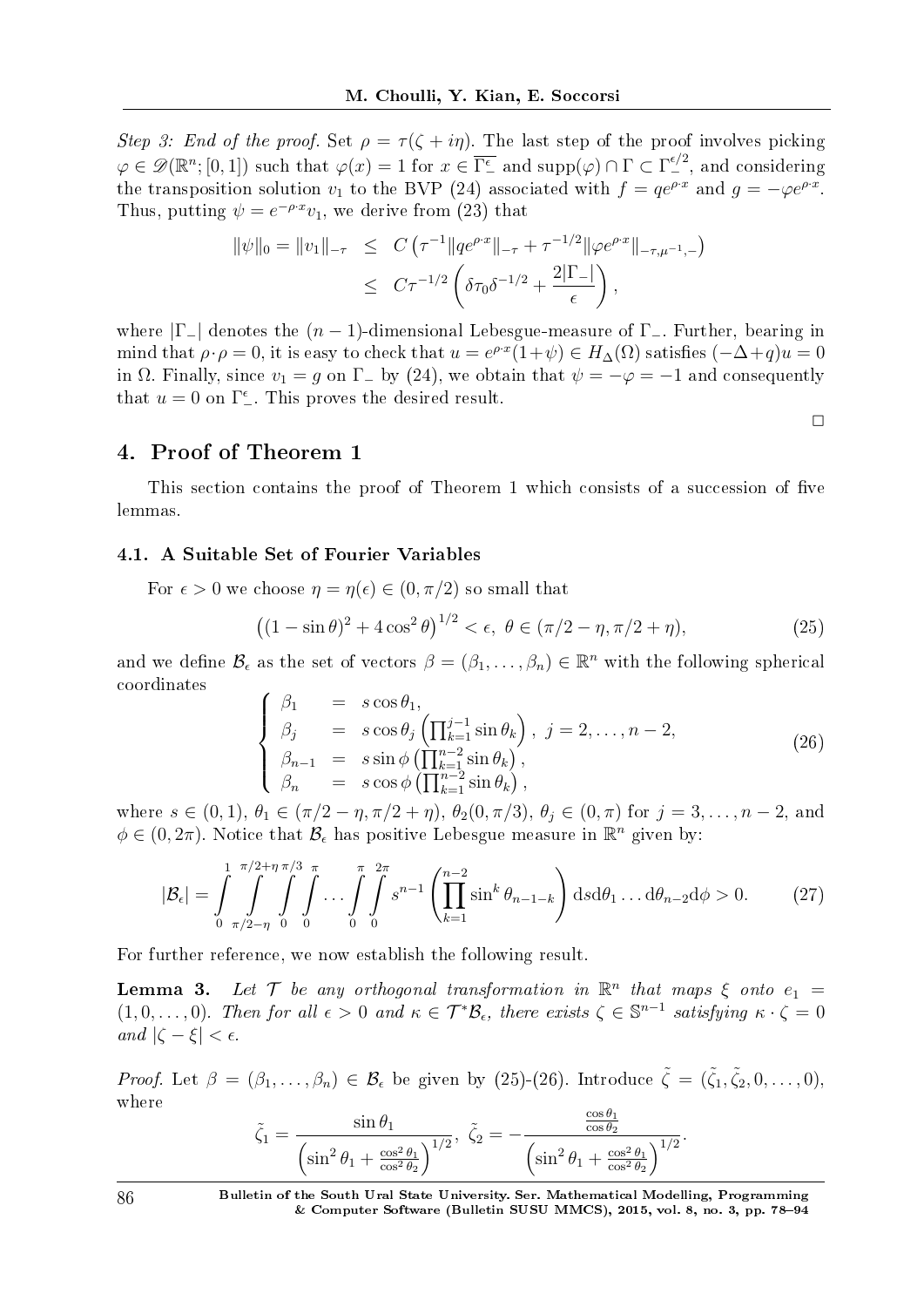Evidently we have  $\tilde{\zeta} \in \mathbb{S}^{n-1}$  and  $\beta \cdot \tilde{\zeta} = 0$ . Moreover it follows from (25) that

$$
|\tilde{\zeta} - e_1|^2 = \frac{(\sin \theta_1 - 1)^2 + \frac{\cos^2 \theta_1}{\cos^2 \theta_2}}{\sin^2 \theta_1 + \frac{\cos^2 \theta_1}{\cos^2 \theta_2}} \le (\sin \theta_1 - 1)^2 + 4\cos^2 \theta_1 < \epsilon^2.
$$

Finally, bearing in mind that  $\kappa = \mathcal{T}^*\beta$  and  $e_1 = \mathcal{T}\xi$ , we obtain the desired result upon taking  $\zeta = \mathcal{T}^*\tilde{\zeta}$ .

$$
\Box
$$

87

#### 4.2. Alessandrini's Identity and Consequence

For  $\epsilon > 0$  put  $F^{\epsilon}(\xi) = \Gamma \setminus \Gamma^{\epsilon}(\xi)$  and  $G^{\epsilon}(\xi) = \Gamma \setminus \Gamma^{\epsilon}(-\xi)$ , where  $\Gamma^{\epsilon}(\pm \xi)$  is the same as in Proposition 2. Since  $F^{\epsilon}(\xi) = \{x \in \Gamma; \xi \cdot \nu(x) \geq -\epsilon\}$  (resp.,  $G^{\epsilon}(\xi) = \{x \in \Gamma; \xi \cdot \nu(x) \geq -\epsilon\}$  $\Gamma; \xi \cdot \nu(x) \leq \epsilon$ , it holds true that  $\bigcap_{\epsilon>0} F^{\epsilon}(\xi) = \{x \in \Gamma; \xi \cdot \nu(x) \geq 0\} = \overline{\Gamma_{+}(\xi)}$  (resp.,  $\cap_{\epsilon>0} G^{\epsilon}(\xi) = \{x \in \Gamma; \xi \cdot \nu(x) \leq 0\} = \overline{\Gamma_{-}(\xi)}$ . Thus, from the very definitions of *F* and *G*, we may choose  $\epsilon_0 = \epsilon_0(\xi, F, G) > 0$  so small that

$$
F^{2\epsilon}(\xi) \subset F \text{ and } G^{2\epsilon}(\xi) \subset G, \ \epsilon \in (0, \epsilon_0]. \tag{28}
$$

Having said that we turn now to proving the following statement.

**Lemma 4.** Let  $\mathcal{T}$  be the same as in Lemma 3, let  $\tau \in [\tau_0, +\infty)$ , where  $\tau = \tau_0(\delta)$  is defined in Proposition 2, and let  $\epsilon \in [0, \epsilon_0)$ . Then, there exists a constant  $C > 0$ , depending only on  $\Omega$ ,  $\delta$  and  $\epsilon$ , such that the estimate

$$
\left| \int_{\Omega} (q_2 - q_1) e^{-i\kappa \cdot x} dx \right| \leq C \left( e^{2d\tau} \| \widetilde{\Lambda}_{q_1, q_2} \| + \tau^{-1/2} \right),
$$

holds uniformly in  $\kappa \in r\mathcal{T}^*\mathcal{B}_{\epsilon}$  and  $r \in (0, 2\tau)$ . Here  $\|\tilde{\Lambda}_{q_1,q_2}\|$  is the  $\mathscr{B}(H^{-1/2}(\Gamma) \cap \mathscr{B}(H^{-1/2}(\Gamma))$  $\mathscr{E}'(F)$ ,  $H^{1/2}(G)$ )-norm of the operator  $\Lambda_{q_1,q_2}$  defined in (3)-(5), and  $d = d(\Omega)$  $\max_{x \in \overline{\Omega}} |x| < \infty.$ 

*Proof.* Fix  $r \in (0, 2\tau)$ ,  $\kappa \in r\mathcal{T}^*\mathcal{B}_{\epsilon}$ , and let  $\zeta$  be given by Lemma 3. Pick  $\ell \in \mathbb{R}^n$  such that  $\ell \cdot \kappa = \ell \cdot \zeta = 0$  (which is possible since  $n \ge 3$ ) and  $|\kappa + \ell|^2 = |\kappa|^2 + |\ell|^2 = 4\tau^2$ . Set

$$
\rho_j = (-1)^j \tau \zeta - i \frac{\kappa + (-1)^j \ell}{2}, \ j = 1, 2,
$$

and let  $u_j = e^{\rho_j x} (1 + \psi_j) \in H_{\Delta}(\Omega)$  be defined in accordance with Proposition 2, in such a way that we have

$$
\begin{cases}\n(-\Delta + q_j)u_j = 0 & \text{in } \Omega, \\
u_j = 0 & \text{on } \Gamma_{-}^{\epsilon}((2j-3)\zeta),\n\end{cases}
$$
\n(29)

and

$$
\|\psi_j\|_{L^2(\Omega)} \le C\tau^{-1/2}.\tag{30}
$$

Put  $u = S_{q_1,1}^t(t_0u_2)$  so we have  $w = u - u_2 = S_{q_1,0}((q_1 - q_2)u_2) \in \mathcal{H}$  and

$$
t_1 w = \Lambda_{q_1}(t_0 u_2) - \Lambda_{q_2}(t_0 u_2).
$$
\n(31)

Вестник ЮУрГУ. Серия «Математическое моделирование

и программирование» (Вестник ЮУрГУ ММП). 2015. Т. 8, № 3. С. 78-94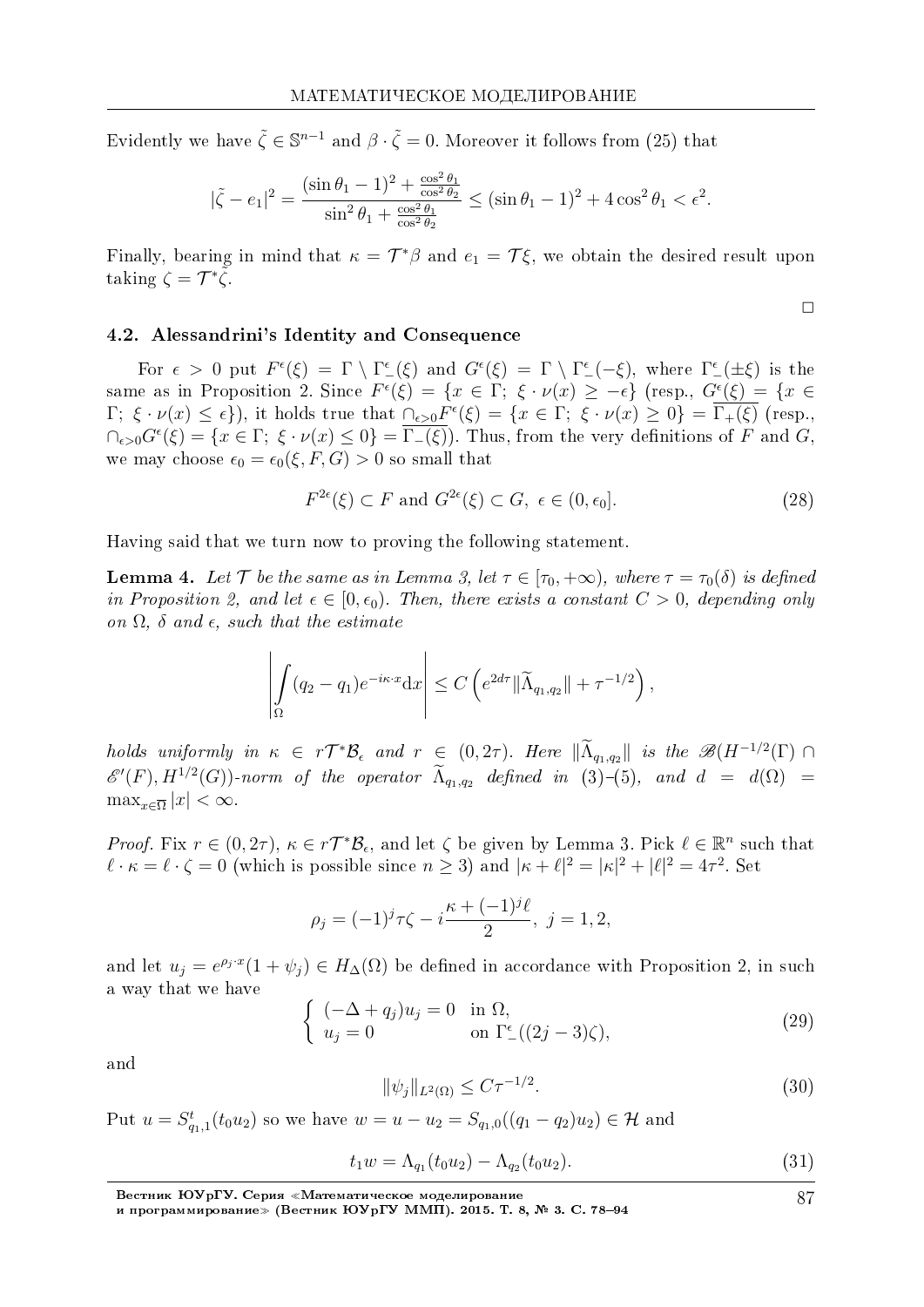Upon applying the generalized Green formula of Lemma 2 with  $u = u_1$  and  $v = \overline{w}$ , we derive from (29) that

$$
\int_{\Omega} (q_2 - q_1) u_1 u_2 \mathrm{d}x = \langle t_0 u_1, t_1 \overline{w} \rangle_{1/2}.
$$
\n(32)

Notice from the second line of (29) that the trace  $t_0u_2$  (resp.,  $t_0u_1$ ) is supported in  $F^{\epsilon}(\zeta)$  =  $\Gamma \backslash \Gamma_{-}^{\epsilon}(\zeta)$  (resp.,  $G^{\epsilon}(\zeta) = \Gamma \backslash \Gamma_{-}^{\epsilon}(-\zeta)$ ), where  $\Gamma_{-}^{\epsilon}(\pm \zeta)$  is defined in Proposition 2. Otherwise stated we have  $F^{\epsilon}(\zeta) = \{x \in \Gamma; \ \zeta \cdot \nu(x) \geq -\epsilon\}$  (resp.,  $G^{\epsilon}(\zeta) = \{x \in \Gamma; \ \zeta \cdot \nu(x) \leq \epsilon\}$ ) and hence  $F^{\epsilon}(\zeta) \subset F^{2\epsilon}(\xi)$  (resp.,  $G^{\epsilon}(\zeta) \subset G^{2\epsilon}(\xi)$ ) since  $|\zeta - \xi| < \epsilon$ . From this and (28) then follows that  $\text{supp}(t_0u_2) \subset F$  (resp.,  $\text{supp}(t_0u_1) \subset G$ ), which together with (31)-(32) yields

$$
\left| \int_{\Omega} (q_2 - q_1) u_1 u_2 \, dx \right| \leq \|\widetilde{\Lambda}_{q_1, q_2}\| \|t_0 u_1\|_{H^{-1/2}(\Gamma)} \|t_0 u_2\|_{H^{-1/2}(\Gamma)}.
$$
\n(33)

Moreover, by  $(29) - (30)$  and the very definition of  $u_j$ ,  $j = 1, 2$ , we get that

$$
||t_0 u_j||_{H^{-1/2}(\Gamma)} \le c_j (||u_j||_{L^2(\Omega)} + ||\Delta u_j||_{L^2(\Omega)}) \le c_j (||u_j||_{L^2(\Omega)} + ||q_j u_j||_{L^2(\Omega)}) \quad (34)
$$
  
 
$$
\le C e^{d\tau} (1 + \tau^{-1/2}).
$$

Upon possibly substituting max $(1, \tau_0(\delta))$  for  $\tau_0(\delta)$  (which does obviously not restrict the generality of the above reasoning) we deduce from (33)-(34) that

$$
\left| \int_{\Omega} (q_2 - q_1) u_1 u_2 \mathrm{d}x \right| \leq C e^{2d\tau} \| \widetilde{\Lambda}_{q_1, q_2} \|.
$$
 (35)

 $\Box$ 

Now the desired result follows readily from (30) and (35) upon taking into account that  $u_1 u_2 = e^{-i\kappa \cdot x} (1 + \psi_1)(1 + \psi_2).$ 

#### 4.3. Bounding the Fourier Coefficients

We introduce the function  $q : \mathbb{R}^n \to \mathbb{R}$  by setting  $q = (q_2 - q_1)\chi_{\Omega}$ , where  $\chi_{\Omega}$  denotes the characteristic function of  $\Omega$  in  $\mathbb{R}^n$ . We aim to upper bound the Fourier transform  $\hat{q}$  of  $q$  on the unit ball  $\mathbb{R}$  of  $\mathbb{R}^n$ , by means of the following direct generalization of [12] Theorem q, on the unit ball  $\mathbb B$  of  $\mathbb R^n$ , by means of the following direct generalization of [12, Theorem 4] for complex-valued real-analytic functions.

**Theorem 2.** Assume that the function  $F : 2\mathbb{B} \to \mathbb{C}$  is real-analytic and satisfies the condition

$$
|\partial^{\alpha} F(\kappa)| \leq K \frac{|\alpha|!}{\rho^{|\alpha|}}, \ \kappa \in 2\mathbb{B}, \ \alpha \in \mathbb{N}^n,
$$

 $for~some~(K,\rho)\in \mathbb{R}_+^*\times (0,1].$  Then for any measurable set  $E\subset \mathbb{B}$  with positive Lebesgue measure, there exist two constants  $M = M(\rho, |E|) > 0$  and  $\theta = \theta(\rho, |E|) \in (0, 1)$  such that we have

$$
||F||_{L^{\infty}(\mathbb{B})} \leq MK^{1-\theta} \left(\frac{1}{|E|} \int\limits_{E} |F(\kappa)| d\kappa\right)^{\theta}.
$$

The result is as follows.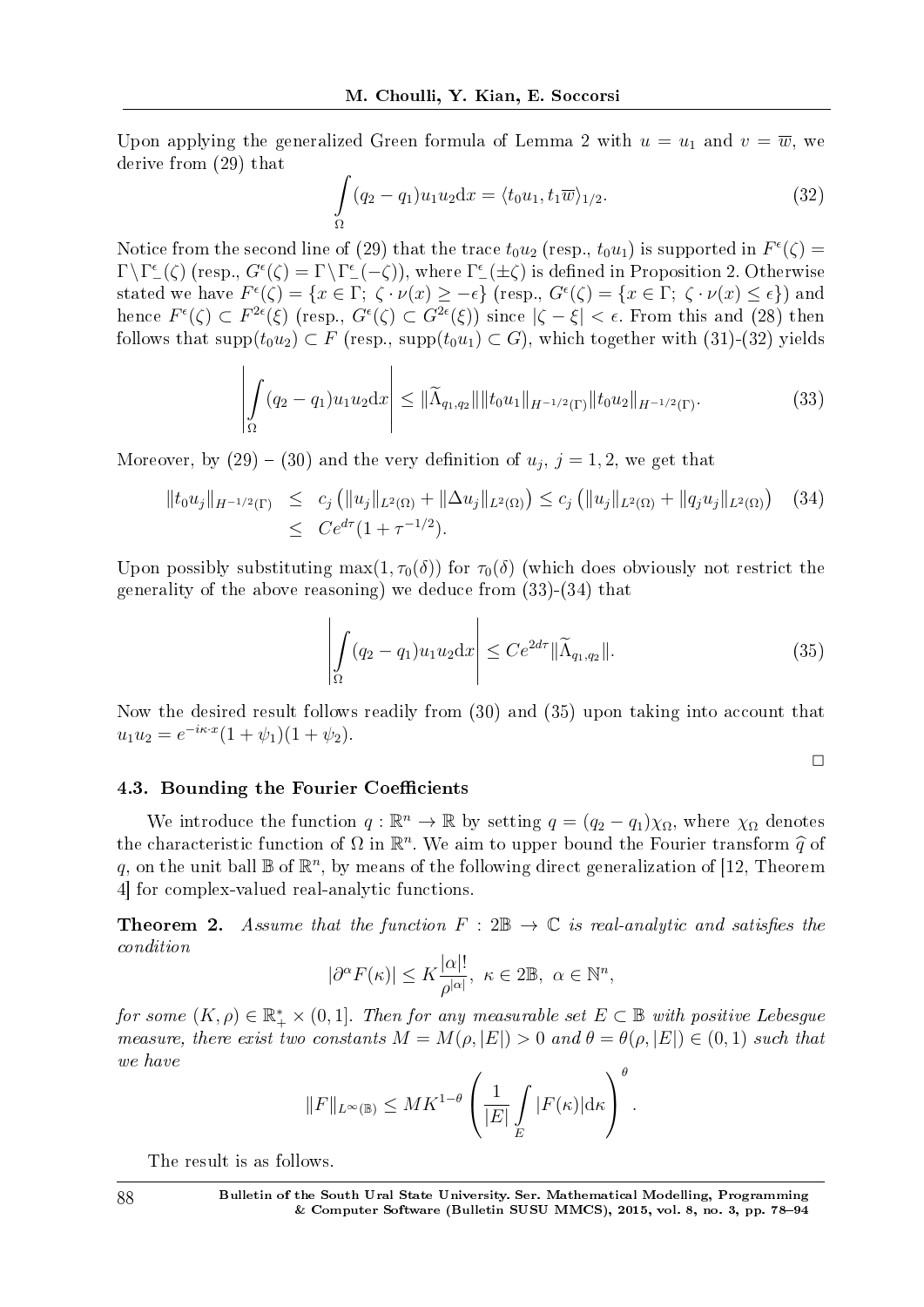**Lemma 5.** For all  $\epsilon \in (0, \epsilon_0]$  there exist two constants  $C = C(\Omega, \delta, \epsilon) > 0$  and  $\theta =$  $\theta(\Omega, \epsilon) \in (0, 1)$ , such that we have

$$
|\widehat{q}(\kappa)| \le Ce^{(1-\theta)r} \left(e^{d\tau} \|\widetilde{\Lambda}_{q_1,q_2}\| + \tau^{-1/2}\right)^{\theta}, \ \kappa \in r\mathbb{B}, \ r \in (0,2\tau), \ \tau \in [\tau_0,+\infty).
$$

*Proof.* Let  $\tau \in [\tau_0, +\infty)$  and  $r \in (0, 2\tau)$  be fixed. By Lemma 4, we have

$$
|\widehat{q}(r\kappa)| \le C\left(e^{2d\tau} \|\widetilde{\Lambda}_{q_1,q_2}\| + \tau^{-1/2}\right), \ \kappa \in \mathcal{T}^*\mathcal{B}_{\epsilon}.\tag{36}
$$

In view of (27) we apply Theorem 2 with  $E = \mathcal{T}^* \mathcal{B}_{\epsilon}$  and  $F(\kappa) = \hat{q}(r\kappa)$  for  $\kappa \in 2\mathbb{B}$ . Indeed,<br>in this particular case it holds true for any  $\alpha = (\alpha, \alpha) \in \mathbb{N}^n$  and  $\kappa \in 2\mathbb{R}$  that in this particular case it holds true for any  $\alpha = (\alpha_1, \ldots, \alpha_n) \in \mathbb{N}^n$  and  $\kappa \in 2\mathbb{B}$  that

$$
\partial^{\alpha} F(\kappa) = \int\limits_{\Omega} q(x) (-ir)^{|\alpha|} \left( \prod_{k=1}^{n} x_k^{\alpha_k} \right) e^{-ir\kappa \cdot x} dx_1 \dots dx_n,
$$

whence

$$
|\partial^{\alpha} F(\kappa)| \le ||q||_{L^{1}(\Omega)} r^{|\alpha|} d^{|\alpha|} \le \left( ||q||_{L^{1}(\Omega)} \frac{r^{|\alpha|}}{|\alpha|!} \right) \frac{|\alpha|!}{(d^{-1})^{|\alpha|}} \le \left( ||q||_{L^{1}(\Omega)} e^{r} \right) \frac{|\alpha|!}{(d^{-1})^{|\alpha|}},\tag{37}
$$

where we recall that  $d = d(\Omega) = \max_{x \in \overline{\Omega}} |x|$ . Thus, with reference to (36)-(37), we obtain that

$$
|\widehat{q}(r\kappa)| \le Ce^{(1-\theta)r} \left(e^{d\tau} \|\widetilde{\Lambda}_{q_1,q_2}\| + \tau^{-1/2}\right)^{\theta}, \ \kappa \in \mathbb{B},\tag{38}
$$

which immediately yields the result.

#### 4.4. Stability Inequalities

We turn now to proving the stability inequalities  $(6)-(7)$ . We start with  $(6)$ . For  $t > 0$ fixed, we assume that  $q \in H^t(\mathbb{R}^n)$  and put  $M = ||q||_{H^t(\mathbb{R}^n)}$ . By Parseval inequality, it holds true for every  $r > 0$  that

$$
||q||_{L^{2}(\Omega)}^{2} = ||\widehat{q}||_{L^{2}(\mathbb{R}^{n})}^{2} = \int_{|\kappa| \leq r} |\widehat{q}(\kappa)|^{2} d\kappa + \int_{|\kappa| > r} |\widehat{q}(\kappa)|^{2} d\kappa
$$
\n
$$
\leq \int_{|\widehat{q}(\kappa)|^{2} d\kappa + 1} \int_{|\kappa| \leq r} |(1 + |\kappa|^{2})^{t} |\widehat{q}(\kappa)|^{2} d\kappa \leq \int_{|\widehat{q}(\kappa)|^{2} d\kappa + 1} M^{2}
$$
\n(39)

$$
\leq \int_{|\kappa| \leq r} |\widehat{q}(\kappa)|^2 dk + \frac{1}{r^{2t}} \int_{|\kappa| > r} |(1+|\kappa|^2)^t |\widehat{q}(\kappa)|^2 d\kappa \leq \int_{|\kappa| \leq r} |\widehat{q}(\kappa)|^2 dk + \frac{M^2}{r^{2t}},
$$

since ∫ R*<sup>n</sup>*  $|(1 + |\kappa|^2)^t|\hat{q}(\kappa)|^2 d\kappa = ||q||^2_{H^t(\Omega)}$ . From this and Lemma 5 then follows that

$$
||q||_{L^{2}(\Omega)}^{2} \leq Cr^{n}e^{2(1-\theta)r} \left(e^{d\tau}||\widetilde{\Lambda}_{q_{1},q_{2}}||+\tau^{-1/2}\right)^{2\theta} + \frac{M^{2}}{r^{2t}}, \ r \in (0,2\tau), \tau \in [\tau_{0},+\infty). \tag{40}
$$

Let us suppose that

$$
\|\tilde{\Lambda}_{q_1,q_2}\| \in (0,\gamma_0),\tag{41}
$$

where  $\gamma_0 = v(\tau_0)$  and  $v(\tau) = \tau^{-1/2} e^{-d\tau}$  for  $\tau \in (0, +\infty)$ . Notice that  $\gamma_0 \in (0, 1)$ since  $\tau_0 \in [1, +\infty)$ . Moreover, *v* being a strictly decreasing function on  $[\tau_0, +\infty)$ , there

Вестник ЮУрГУ. Серия «Математическое моделирование

 $\Box$ 

и программирование≫ (Вестник ЮУрГУ ММП). 2015. Т. 8, № 3. C. 78–94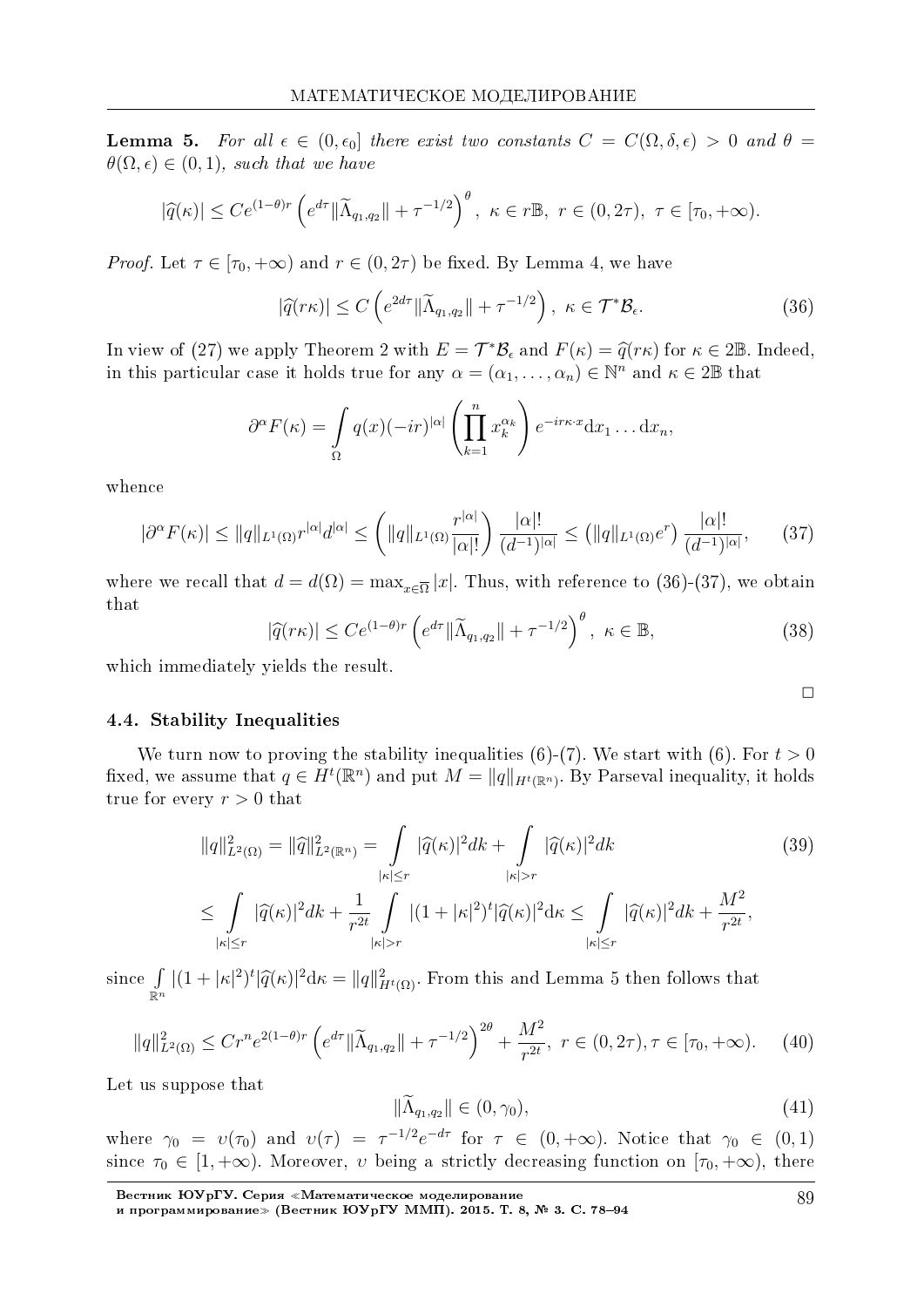exists a unique  $\tau_* \in (\tau_0, +\infty)$  satisfying  $v(\tau_*) = ||\widetilde{\Lambda}_{q_1,q_2}||$ . By elementary computation we find that  $\tau_* = (2 \left| \ln \|\widetilde{\Lambda}_{q_1,q_2}\| \right| - \ln \tau_*)/(2d)$ , which entails  $\tau_* < \left| \ln \|\widetilde{\Lambda}_{q_1,q_2}\| \right|$ , since  $\tau_* \in (1, +\infty)$  and  $d \in [1, +\infty)$ . As a consequence the real number  $\tau_*$  is greater than  $\left(2\left|\ln \|\widetilde{\Lambda}_{q_1,q_2}\| \right| - \ln \left|\ln \|\widetilde{\Lambda}_{q_1,q_2}\| \right| \right)$  $\bigg)/\big(2d\big)$ , so we get that

$$
\tau_* > \frac{\left| \ln \|\widetilde{\Lambda}_{q_1, q_2}\| \right|}{2d},\tag{42}
$$

upon recalling that  $\ln x < x$  for all  $x \in (0, +\infty)$ . Further, taking  $\tau = \tau_*$  in (40) we obtain for each  $r \in (0, 2\tau_*)$  that  $||q||^2_{L^2(\Omega)} \leq C2^{2\theta}r^n e^{2r}\tau_*^{-\theta} + M^2/r^{2t} \leq C'e^{(n+2)r}(2d\tau_*)^{-\theta} + M^2/r^{2t}$ , where  $C' = C2^{3\theta}d^{\theta}$ . This and (42) entail

$$
||q||_{L^{2}(\Omega)}^{2} \leq C'e^{(n+2)r} \left| \ln ||\widetilde{\Lambda}_{q_{1},q_{2}}|| \right|^{-\theta} + \frac{M^{2}}{r^{2t}}, \ r \in (0, 2\tau_{*}). \tag{43}
$$

The next step of the derivation involves finding  $r_* \in (0, 2\tau_*)$  such that both terms  $C'e^{(n+2)r_*}$   $\left| \ln \|\widetilde{\Lambda}_{q_1,q_2} \| \right|$ This can be achieved upon assuming in addition to (41) that  $\|\tilde{\Lambda}_{q_1,q_2}\| \in (0,\gamma_1)$ , where  $\sigma$ <sup>*-θ*</sup>
and  $M^2/r_*^{2t}$  appearing in the right hand side of (43) are equal.  $\gamma_1 = e^{-\left(\frac{M^2}{(n+2)C'}\right)^{\frac{1}{1+2t-\theta}}}$ , in such a way that we have

$$
(n+2)\left|\ln\|\widetilde{\Lambda}_{q_1,q_2}\|\right|^{1+2t-\theta} \ge \frac{M^2}{C'}.
$$
\n(44)

*,*

Indeed, we see from (42) that the function  $\iota_d : r \mapsto (dr)^{2t} e^{(n+2)dr}$  satisfies

$$
\iota_d(2\tau_*)>\left|\ln\|\widetilde{\Lambda}_{q_1,q_2}\|\right|^{2t}e^{(n+2)\left|\ln\|\widetilde{\Lambda}_{q_1,q_2}\|\right|}>\left|\ln\|\widetilde{\Lambda}_{q_1,q_2}\|\right|^{2t}+(n+2)\left|\ln\|\widetilde{\Lambda}_{q_1,q_2}\|\right|^{1+2t}
$$

and hence  $\iota_d(2\tau_*) > (M^2/C') \left| \ln \|\widetilde{\Lambda}_{q_1,q_2} \| \right|$  $\theta$  according to (44). Thus there exists  $r_* \in (0, 2\tau_*)$ such that we have  $\iota_d(r_*) = (M^2/C') \left| \ln \|\widetilde{\Lambda}_{q_1,q_2}\| \right|$  $\frac{\theta}{\theta}$ . This entails that  $(2t + n + 2)dr_* \geq$  $2t \ln(dr_*) + (n+2)dr_*$  is greater that  $\ln\left((M^2/C')\left|\ln\|\widetilde{\Lambda}_{q_1,q_2}\|\right|$ *θ* ) , which combined with the estimate  $||q||_{L^2(\Omega)}^2 \le 2M^2/r_*^{2t}$ , yields

$$
\|q\|_{L^{2}(\Omega)} \le 2M\left(\frac{2t+n+2}{\theta}\right)^{t} \left|\ln\left(\left(\frac{M^{2}}{C'}\right)^{1/\theta}\left|\ln\|\widetilde{\Lambda}_{q_{1},q_{2}}\|\right|\right)\right|^{-t}.\tag{45}
$$

Summing up, we obtain (6) with  $c = 2M((2t + n + 2)/\theta)^t$  and  $\tilde{c} = (M^2/C')^{1/\theta}$  provided  $\|\Lambda_{q_1,q_2}\|$  is smaller that  $\gamma = \min_{j=0,1} \gamma_j$ .

On the other hand, in the particular case where  $\|\widetilde{\Lambda}_{q_1,q_2}\| \geq \gamma$ , we have  $\|q\|_{L^2(\Omega)} \leq (M/N)^{1/2}$ *γ*) $\|\widetilde{\Lambda}_{q_1,q_2}\|$ . Putting this together with (45) we end up getting (6) upon possibly enlarging *c*.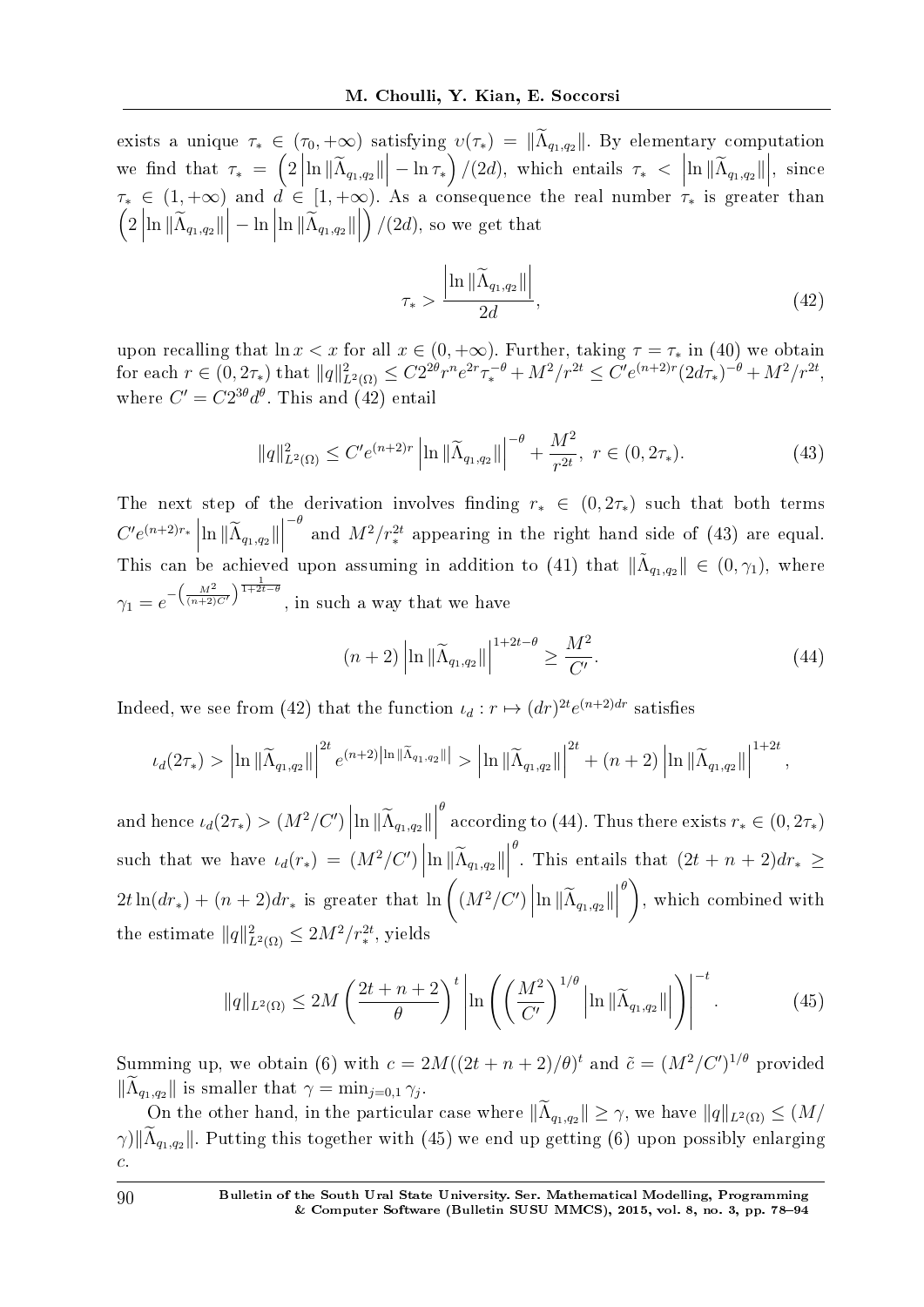Finally, we obtain (7) by arguing as in the derivation of (6) upon preliminarily substituting the estimate

$$
||q||_{H^{-1}(\Omega)} = \int_{|\kappa| \le r} |(1+|\kappa|^2)^{-1} |\widehat{q}(\kappa)|^2 d\kappa + \int_{|\kappa| > r} |(1+|\kappa|^2)^{-1} |\widehat{q}(\kappa)|^2 d\kappa \le
$$
  

$$
\le \int_{|\kappa| \le r} |\widehat{q}(\kappa)|^2 d\kappa + \frac{1}{r^2} \int_{|\kappa| > r} |\widehat{q}(\kappa)|^2 d\kappa \le \int_{|\kappa| \le r} |\widehat{q}(\kappa)|^2 d\kappa + \frac{M^2}{r^2}
$$

for (39). This completes the proof of Theorem 2.

## 5. Application to Conductivity Problem

In this section we examine the stability issue in the inverse problem of determining the conductivity coefficient  $\sigma$  appearing in the system

$$
\begin{cases}\n-\text{div}(\sigma \nabla u) = f & \text{in } \Omega, \\
u = g & \text{on } \Gamma,\n\end{cases}
$$
\n(46)

from the partial DN map. The strategy is to link this inverse problem to the one studied in the first four sections of this paper and then apply Theorem 1 in order to derive a suitable stability estimate for *σ*.

Assume that  $\sigma \in W_+^{1,\infty}(\Omega) = \{c \in W^{1,\infty}(\Omega;\mathbb{R}); c(x) \ge c_0 \text{ for some } c_0 > 0\}.$  Then for any  $(f, g) \in L^2(\Omega) \times H^{3/2}(\Gamma)$ , we know from the standard elliptic theory that (46) admits a unique solution  $\mathcal{S}_{\sigma}(f,g) \in H^2(\Omega)$ , and that the linear operator

$$
\mathcal{S}_{\sigma} : (f, g) \in L^{2}(\Omega) \times H^{3/2}(\Gamma) \mapsto \mathcal{S}_{\sigma}(f, g) \in H^{2}(\Omega)
$$

is bounded. In the more general case where  $(f, g) \in \mathcal{H}^* \times H^{-1/2}(\Gamma)$ , we obtain by arguing in the exact same way as in Section 2 that there exists a unique  $u \in L^2(\Omega)$  obeying

$$
-\int_{\Omega} u \operatorname{div}(\sigma \nabla \overline{v}) dx = \langle f, v \rangle - \langle g, \sigma \partial_{\nu} v \rangle_{1/2}, \ v \in \mathcal{H}.
$$
 (47)

Such a function *u* will be referred to as the transposition solution of (46) and will be denoted by  $\mathcal{S}^t_\sigma(f,g)$ .

Let us introduce the Hilbert space  $H_{div(\sigma \nabla)}(\Omega) = \{u \in L^2(\Omega), \operatorname{div}(\sigma \nabla u) \in L^2(\Omega)\},\$ endowed with the norm  $||u||_{H_{\text{div}(\sigma\nabla)}(\Omega)} = (||u||^2_{L^2(\Omega)} + ||\text{div}(\sigma\nabla u)||^2_{L^2(\Omega)})^{1/2}$ . By a slight modification of the proof of Lemma 1 (e.g.  $\vert 6 \vert$ ), the trace map

$$
t_j^{\sigma}u = \sigma^j \partial_{\nu}^j u_{|\Gamma}, \ u \in \mathscr{D}(\overline{\Omega}), \ j = 0, 1,
$$

is extended to a linear continuous operator, still denoted by  $t_j^{\sigma}$ , from  $H_{div(\sigma \nabla)}(\Omega)$  into *H*<sup>−*j*−1/2</sup>(Γ). Thus, bearing in mind that  $S^t(0, g) \in H_0(\Omega)$  for  $g \in H^{-1/2}(\Gamma)$ , we see that the DN map

$$
\Lambda_{\sigma}: g \in H^{-1/2}(\Gamma) \mapsto t_1^{\sigma} \mathcal{S}^t(0, g) \in H^{-3/2}(\Gamma),
$$

is a bounded operator.

Вестник ЮУрГУ. Серия «Математическое моделирование и программирование≫ (Вестник ЮУрГУ ММП). 2015. Т. 8, № 3. C. 78–94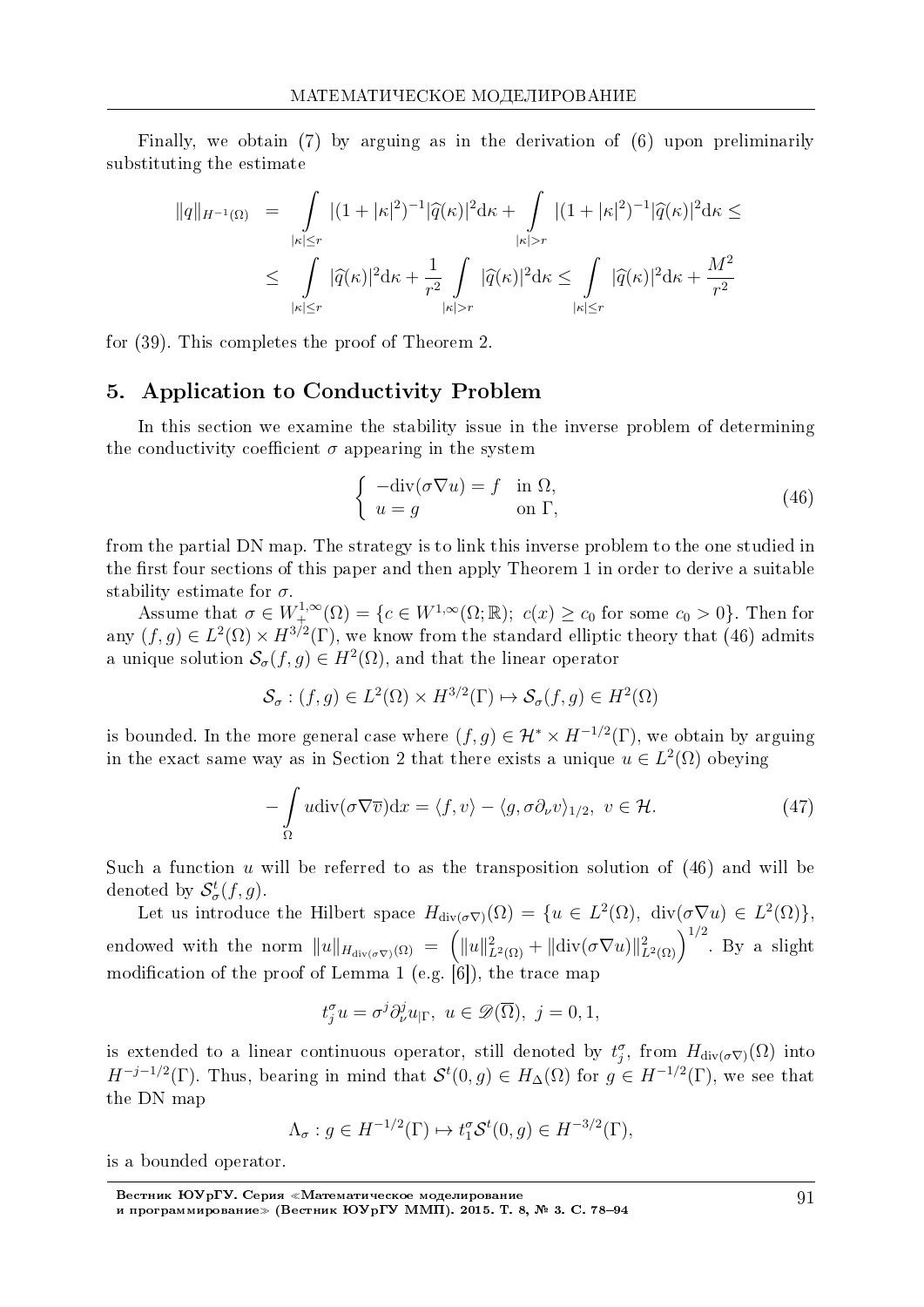Assume that  $\sigma \in W^{2,\infty}_{+}(\Omega) = W^{2,\infty}(\Omega) \cap W^{1,\infty}_{+}(\Omega)$ . Taking into account that

$$
-\text{div}\left(\sigma\nabla(\sigma^{-1/2}\overline{v})\right)=\sigma^{1/2}\left(-\Delta\overline{v}+\sigma^{-1/2}(\Delta\sigma^{1/2})\overline{v}\right), v\in\mathcal{H},
$$

we get upon substituting  $(0, \sigma^{-1/2}v)$  for  $(f, v)$  in  $(47)$ , that

$$
\int_{\Omega} \sigma^{1/2} u \overline{(-\Delta v + q_{\sigma} v)} dx = -\langle \sigma^{1/2} g, \partial_{\nu} v \rangle, \ v \in \mathcal{H},
$$

where  $q_{\sigma} = \sigma^{-1/2} \Delta \sigma^{1/2}$ . As a consequence we have  $\sigma^{1/2} S_{\sigma}^t(0,g) = S_{q_{\sigma}}^t(0,\sigma^{1/2}g)$ , and hence

$$
\sigma^{1/2} \mathcal{S}_{\sigma}^{t}(0, \sigma^{-1/2} g) = \mathcal{S}_{q_{\sigma}}^{t}(0, g).
$$

From this and the identity  $t_1(\sigma^{1/2}w) = \sigma^{-1/2}t_1^{\sigma}w + \frac{1}{2}$  $\frac{1}{2}\sigma^{-1/2}(\partial_{\nu}\sigma)t_0w$ , which is valid for every  $w \in H^2(\Omega)$ , and generalizes to  $w \in H_{div(\sigma \nabla)}(\Omega)$  by duality, we get that

$$
\Lambda_{q_{\sigma}} = \frac{1}{2}\sigma^{-1}(\partial_{\nu}\sigma)I + \sigma^{-1/2}\Lambda_{\sigma}\sigma^{-1/2}.
$$
\n(48)

Now pick  $\sigma_1, \sigma_2 \in W^{2,\infty}_+(\Omega)$  such that  $\sigma_1 = \sigma_2$  on  $\Gamma$  and  $\partial_\nu \sigma_1 = \partial_\nu \sigma_2$  on *F*. Thus, putting  $q_j = q_{\sigma_j}$  for  $j = 1, 2$ , we deduce from (48) that

$$
(\Lambda_{q_1} - \Lambda_{q_2})(g) = \sigma_1^{-1/2} (\Lambda_{\sigma_1} - \Lambda_{\sigma_2})(\sigma_1^{-1/2}g), \ g \in H^{-1/2}(\Gamma) \cap \mathscr{E}'(F). \tag{49}
$$

Let us next introduce

$$
\widetilde{\Lambda}_{\sigma_1,\sigma_2}: g \in H^{-1/2}(\Gamma) \cap \mathscr{E}'(F) \mapsto (\Lambda_{\sigma_1} - \Lambda_{\sigma_2})(g)_{|G} \in H^{1/2}(G).
$$

We notice from (49) that

$$
\widetilde{\Lambda}_{q_1,q_2}g = \sigma_1^{-1/2} \widetilde{\Lambda}_{\sigma_1,\sigma_2}(\sigma_1^{-1/2}g),
$$

for every  $g \in H^{-1/2}(\Gamma) \cap \mathscr{E}'(F)$ , provided  $\sigma_1 = \sigma_2$  on  $\Gamma$  and  $\partial_{\nu}\sigma_1 = \partial_{\nu}\sigma_2$  on  $F \cap G$ . In this case, we may find a constant  $C > 0$ , such that we have

$$
\|\widetilde{\Lambda}_{q_1,q_2}\| \le C \|\widetilde{\Lambda}_{\sigma_1,\sigma_2}\|,\tag{50}
$$

where  $\|\cdot\|$  still denotes the norm of  $\mathscr{B}(H^{-1/2}(\Gamma) \cap \mathscr{E}'(F), H^{1/2}(G))$ . Here we used the fact that the multiplier by  $\sigma_1^{-1/2}$  is an isomorphism of  $H^{\pm 1/2}(\Gamma)$ .

Finally, taking into account that  $\phi = \sigma_1^{1/2} - \sigma_2^{1/2}$  $i^{1/2}$  is solution to the system

$$
\begin{cases}\n(-\Delta + q_1)\phi = \sigma_2^{1/2}(q_2 - q_1) & \text{in } \Omega \\
\phi = 0 & \text{on } \Gamma,\n\end{cases}
$$

we get  $|$ | $\phi$ || $_{L^2(Ω)}$  ≤ *C*|| $q_2 - q_1$ || $_{H^{-1}(Ω)}$  upon taking  $f = σ_2^{1/2}$  $q_2^{1/2}(q_2 - q_1)$  and  $g = 0$  in (15). Thus, applying Theorem 1 and recalling (50), we obtain the:

**Corollary 1.** Let *F* and *G* be the same as in section 1, and let  $\delta > 0$  and  $\sigma_0 > 0$ . Then for any  $\sigma_j \in \delta B_{W^{2,\infty}(\Omega)}$ ,  $j = 1, 2$ , obeying  $\sigma_j \geq \sigma_0$  and the condition

$$
\sigma_1 = \sigma_2 \text{ on } \Gamma \text{ and } \partial_\nu \sigma_1 = \partial_\nu \sigma_2 \text{ on } F \cap G,
$$
\n(51)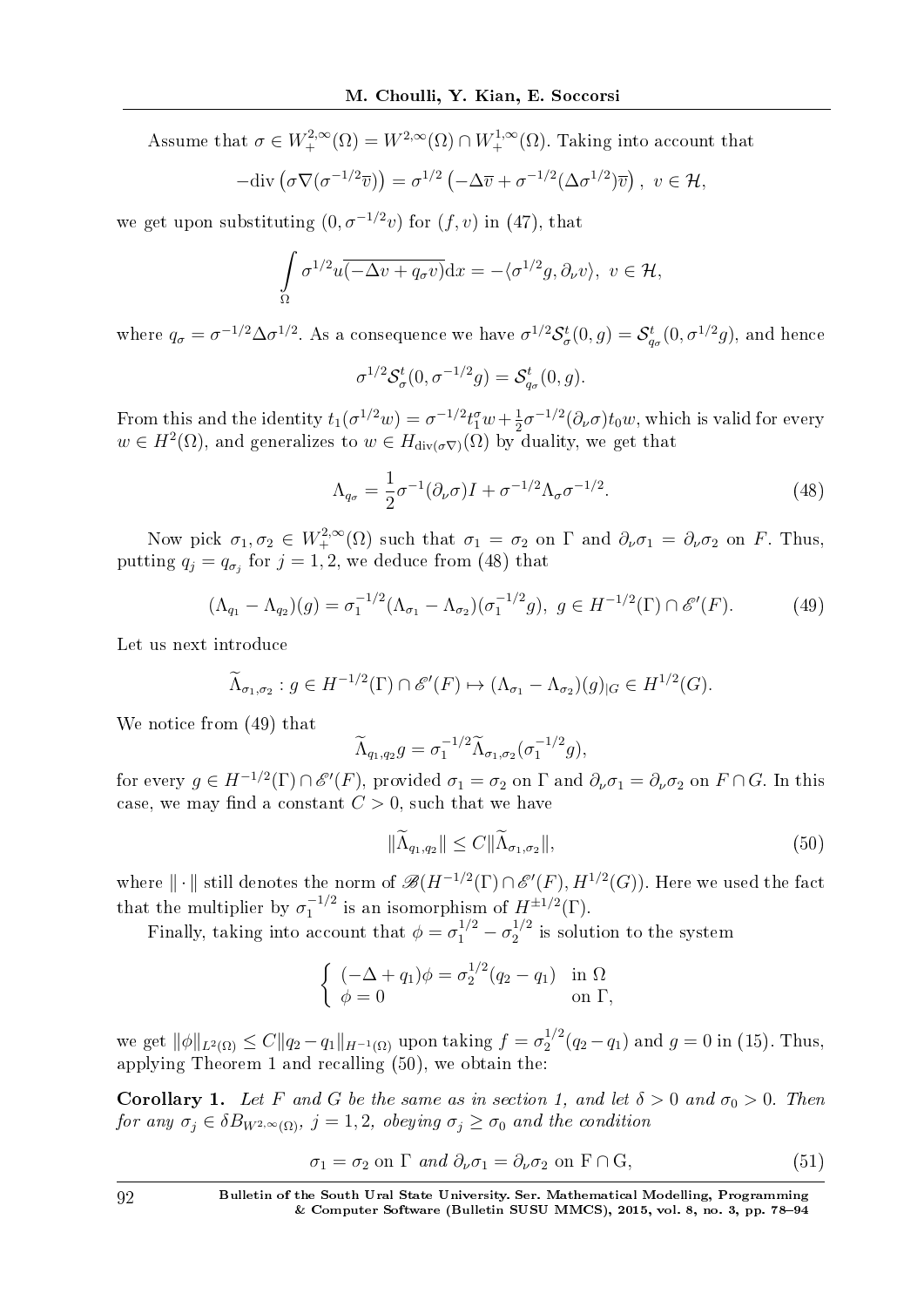we may find a constant  $C > 0$ , independent of  $\sigma_1$  and  $\sigma_2$ , such that we have:

$$
\|\sigma_1-\sigma_2\|_{L^2(\Omega)} \leq C \left( \|\widetilde{\Lambda}_{\sigma_1,\sigma_2}\| + \left|\ln \widetilde{C} \left|\ln \|\widetilde{\Lambda}_{\sigma_1,\sigma_2}\| \right|\right|^{-1} \right).
$$

Remark 3. It is not clear how to weaken assumption (51) in Corollary 1. Indeed, to our knowledge, the best available result in the mathematical literature (this is a byproduct of [13, Theorem 2.2, p. 922 and Theorem 2.4, p. 923]) on the recovery of the conductivity at the boundary, claims for any non empty open subset  $\Gamma_0$  of  $\Gamma$ , and for all  $\sigma_m$ ,  $m = 1, 2$ , taken as in Corollary 1 and satisfying the condition supp  $(\sigma_1 - \sigma_2)_{|\Gamma} \subset \Gamma_0$  instead of (51), that

$$
\|\partial_{\nu}^{j}\sigma_{1}-\partial_{\nu}^{j}\sigma_{2}\|_{L^{\infty}(\Gamma)} \leq C\|\Lambda_{\sigma_{1},\sigma_{2}}^{0}\|^{1/(1+j)}, \ j=0,1.
$$

Here  $\Lambda^0_{\sigma_1,\sigma_2}$  denotes the operator  $g \in H^{-1/2}(\Gamma) \cap \mathscr{E}'(\Gamma_0) \mapsto (\Lambda_{\sigma_1} - \Lambda_{\sigma_2})(g)_{|\Gamma_0} \in H^{1/2}(\Gamma_0)$ ,  $||\Lambda^0_{\sigma_1,\sigma_2}||$  is the norm of  $\Lambda^0_{\sigma_1,\sigma_2}$  in  $\mathscr{B}(H^{-1/2}(\Gamma) \cap \mathscr{E}'(\Gamma_0), H^{1/2}(\Gamma_0))$  and  $C > 0$  is a constant that depends neither on  $\sigma_1$  nor  $\sigma_2$ .

## References

- 1. Lions J.-L., Magenes E. Non-Homogenuous Boundary Value Problems and Applications. I. Springer, Berlin, 1972.
- 2. Calderon A. On an Inverse Boundary Problem. Seminar on Numerical Analysis and its Applications to Continuum Physics, Soc. Brasileira de Matematica, Rio de Janeiro, 1980, pp. 65-73.
- 3. Sylvester J., Uhlmann G. A Global Uniqueness Theorem for an Inverse Boundary Value Problem. Ann. of Math., 1987, vol. 125, pp. 153-169. DOI: 10.2307/1971291
- 4. Alessandrini G. Stable Determination of Conductivity by Boundary Measurements. Appl. Anal., 1988, vol. 27, pp. 153-172. DOI: 10.1080/00036818808839730
- 5. Mandache N. Exponential Instability in an Inverse Problem for the Schrodinger Equation. *Inverse Problems*, 2001, vol. 17, pp. 1435–1444. DOI:  $10.1088/0266-5611/17/5/313$
- 6. Bukhgeim A.L., Uhlmann G. Recovering a Potential from Partial Cauchy Data. Commun. Part. Diff. Equat., 2002, vol. 27, pp. 653–658. DOI:  $10.1081/PDE-120002868$
- 7. Kenig C.E., Sjöstrand J., Uhlmann G. The Calderon Problem with Partial Data. Ann. of *Math.*, 2007, vol. 165, pp. 567–791. DOI:  $10.4007/annals.2007.165.567$
- 8. Nachman A., Street B. Reconstruction in the Calderon Problem with Partial Data. Commun. Part. Diff. Equat., 2010, vol. 35, pp. 375–390. DOI:  $10.1080/03605300903296322$
- 9. Heck H., Wang J.-N. Stability Estimate for the Inverse Boundary Value Problem by Partial Cauchy Data. Inv. Probl., 2006, vol. 22, pp. 1787–1797. DOI:  $10.1088/0266-5611/22/5/015$
- 10. Caro P., Dos Santos Ferreira D., Ruiz A. Stability Estimates for the Calderón Problem with Partial Data. arXiv:1405.1217.
- 11. Caro P., Dos Santos Ferreira D., Ruiz A. Stability Estimates for the Radon Transform with Restricted Data and Applications. arXiv:1211.1887v2.
- 12. Apraiz J., Escauriaza L., Wang G., Zhang C. Observability Inequalities and Measurable Sets. arXiv:1002.4876.
- 13. Alessandrini G., Gaburro R. The Local Calderon Problem and the Determination at the Boundary of the Conductivity. Commun. Partial Differ. Equat., 2009, vol. 34, no. 8, pp. 918936. DOI: 10.1080/03605300903017397